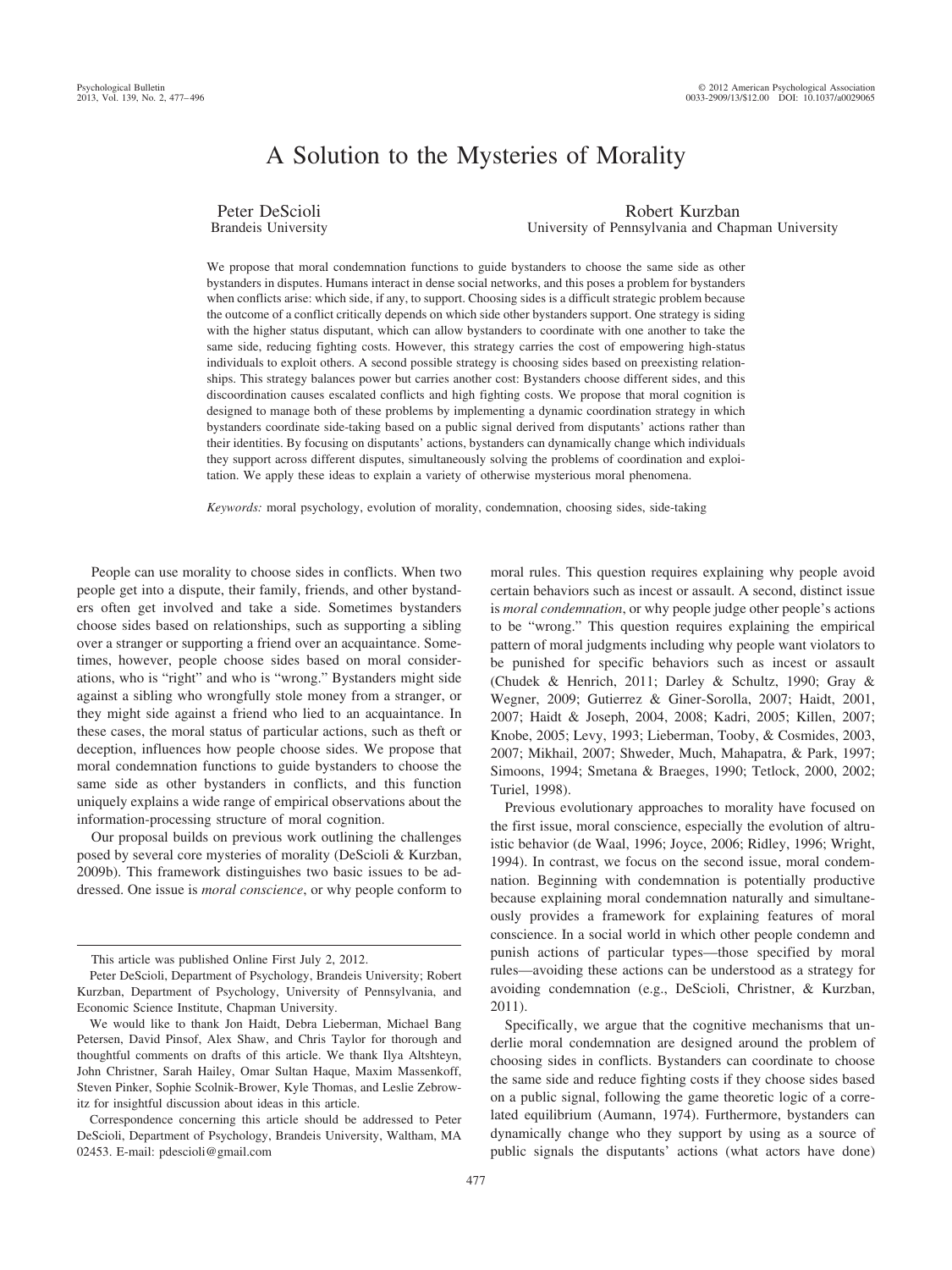rather than their identities (who the actors are). This strategy, *dynamic coordination*, can allow bystanders to coordinate with each other without concentrating power in particular individuals. We propose that moral cognition is designed to implement this dynamic coordination strategy.

## **Empirical Challenges for Understanding Moral Condemnation**

Evolutionary theories of morality have focused on explanations for altruism (Alexander, 1987; de Waal, 1996; Gigerenzer, 2010; Greene, 2008; Haidt, 2007; Hauser, 2006; Wright, 1994). These models can potentially explain why people have cognitive systems for benefiting other people. However, they do not readily explain moral condemnation—why people think other people should be punished for violating moral rules. A theory of moral condemnation needs to explain its empirically observed properties, including three central features: moral judgment, moralistic punishment, and moral impartiality. We summarize these issues here (for more detailed discussion, see DeScioli & Kurzban, 2009b).

Historically, morality and altruism have been very closely linked in the scientific literature. Darwin (1871) approached the human "moral faculties" with the idea that "to do good unto others . . . is the foundation-stone of morality" (p. 159). He claimed that groups with individuals who were willing to "sacrifice themselves for the common good" gained an advantage in between-group competition. Darwin, then, took the task of explaining morality to be the same as explaining altruism, why people sacrifice (enduring costs) to do good for others (delivering benefits). Modern theorists have largely adopted Darwin's approach, while exploring other evolutionary pathways to altruism such as kin selection and reciprocal altruism. Richard Alexander (1987), in *The Biology of Moral Systems*, wrote: "The problem, in developing a theory of moral systems that is consistent with evolutionary theory from biology, is in accounting for the altruism of moral behavior in genetically selfish terms" (p. 93). More recently, Haidt (2007) wrote that "people are selfish, yet morally motivated" (p. 998), implying that morality is the opposite of selfishness. Many other researchers similarly take the perspective that explaining morality is the same as explaining altruism (de Waal, 1996; Gigerenzer, 2010; Greene, 2008; Hauser, 2006; Wright, 1994).

Altruism theories can potentially explain why people choose actions that benefit other people, but they do not straightforwardly explain why people morally judge other people's behavior. People show intense interest in moral wrongdoing (Dunbar, 2004; Wiessner, 2005) beginning in childhood (Darley & Schultz, 1990; Ross & Den Bak-Lammers, 1998; Turiel, 1998). Moral judgment involves complex unconscious inferences (Mikhail, 2007), and does not reflect only computations about other people's welfare (Gutierrez & Giner-Sorolla, 2007; Haidt, 2001; Haidt & Hersh, 2001; Haidt, Koller, & Dias, 1993; Tetlock, 2000). In fact, moral judgment can be insensitive to expected consequences, showing patterns of "nonconsequentialism," due to its particular focus on wrongful actions rather than outcomes (see Categorical Imperatives). In identifying violating actions, moral judgment is sensitive to a number of factors such as harm, intent, knowledge, causality, and force, but the reverse can also occur, with beliefs about these factors being generated post hoc to support moral conclusions

(Alicke, 1992; Haidt, 2001; Knobe, 2005; Young & Phillips, 2011).

Darwin (1871) himself discussed a formidable problem for altruism theories: the incredible variety of moral rules, especially destructive prohibitions. Moral judgment is applied to a variety of content domains, including violence, altruism, property, authority, sex, food, communication, and many others (Haidt, 2007; Haidt & Graham, 2007; Haidt & Joseph, 2004, 2008; Levy, 1993; Shweder et al., 1997; Simoons, 1994). Nonetheless, people are able to compare severity across domains (Robinson & Kurzban, 2007). There is striking cross-cultural variation in moral rules such that behaviors viewed as highly immoral—and punishable—in one group are accepted, even promoted, in other groups (e.g., contraception, Riddle, 1997; interest-bearing loans, Bentham, 1787/ 1952). At the same time, people show intolerance of moral variation (Haidt, Rosenberg, & Hom, 2003), holding that their own moral judgments are universal rather than contingent on factors such as personal taste, group membership, or the pronouncements of authorities (Goodwin & Darley, 2008; Killen, 2007; Posada & Wainryb, 2008; Smetana & Braeges, 1990; Smetana, Schlagman, & Adams, 1993; Tooby & Cosmides, 2010; Turiel, 1998), leading to vigorous moral debates aimed at achieving consensus. Finally, moral judgment can be highly destructive (Darwin, 1871), particularly when moral rules prohibit harmless or beneficial behavior. Modern examples include "honor killings" of women (Appiah, 2010; United Nations, 2000) and organized militias that execute homosexual people (Sarhan & Burke, 2009).

Next, altruism theories do not easily explain people's moralistic punishment. Moralistic punishment is puzzling because it is costly for the punisher (Boyd, Gintis, Bowles, & Richerson, 2003; Boyd & Richerson, 1992; Dreber, Rand, Fudenberg, & Nowak, 2008; Gardner & West, 2004; Henrich & Boyd, 2001; Gintis, Smith, & Bowles, 2001; Sigmund, 2007). When people are punished, they might seek revenge (McCullough, Kurzban, & Tabak, 2010), and punishers risk being the target of retaliation. People are sensitive to these costs: When the ability to retaliate is included in economic games, punishment drops substantially (Cinyabuguma, Page, & Putterman, 2006; Denant-Boemont, Masclet, & Noussair, 2007; Herrmann, Thoni, & Gachter, 2008). Nonetheless, whether people are willing to perform costly punishment themselves (Kurzban & DeScioli, 2009), it is clear that people want violators to be punished (Robinson, Kurzban, & Jones, 2007). Some researchers have argued that costly punishment promotes group welfare (Boyd, Gintis, Bowles, & Richerson, 2003), but other researchers have found that punishment reduces group welfare (Dreber et al., 2008; Herrmann et al., 2008; Sigmund, 2007) and that punishment behavior responds to variables relevant to individual reputation rather than group welfare (Barclay, 2006; Kurzban, DeScioli, & O'Brien, 2007).

Finally, altruism theories do not explain why people often claim that their moral judgments are impartial, independent of their loyalties to the people being judged. Humans try to appear impartial in moral judgments, and at times they actually show some degree of impartiality (DeScioli & Kurzban, 2009b; Lieberman & Linke, 2007; Tetlock, 2002). Of course, people are also frequently partial (e.g., Bernhard, Fischbacher, & Fehr, 2006; van Prooijen, 2006), but it is not clear why the ideal of moral impartiality exists at all. Evolutionary processes that cause altruism such as kin selection (Hamilton, 1964) or reciprocity (Trivers, 1971)—often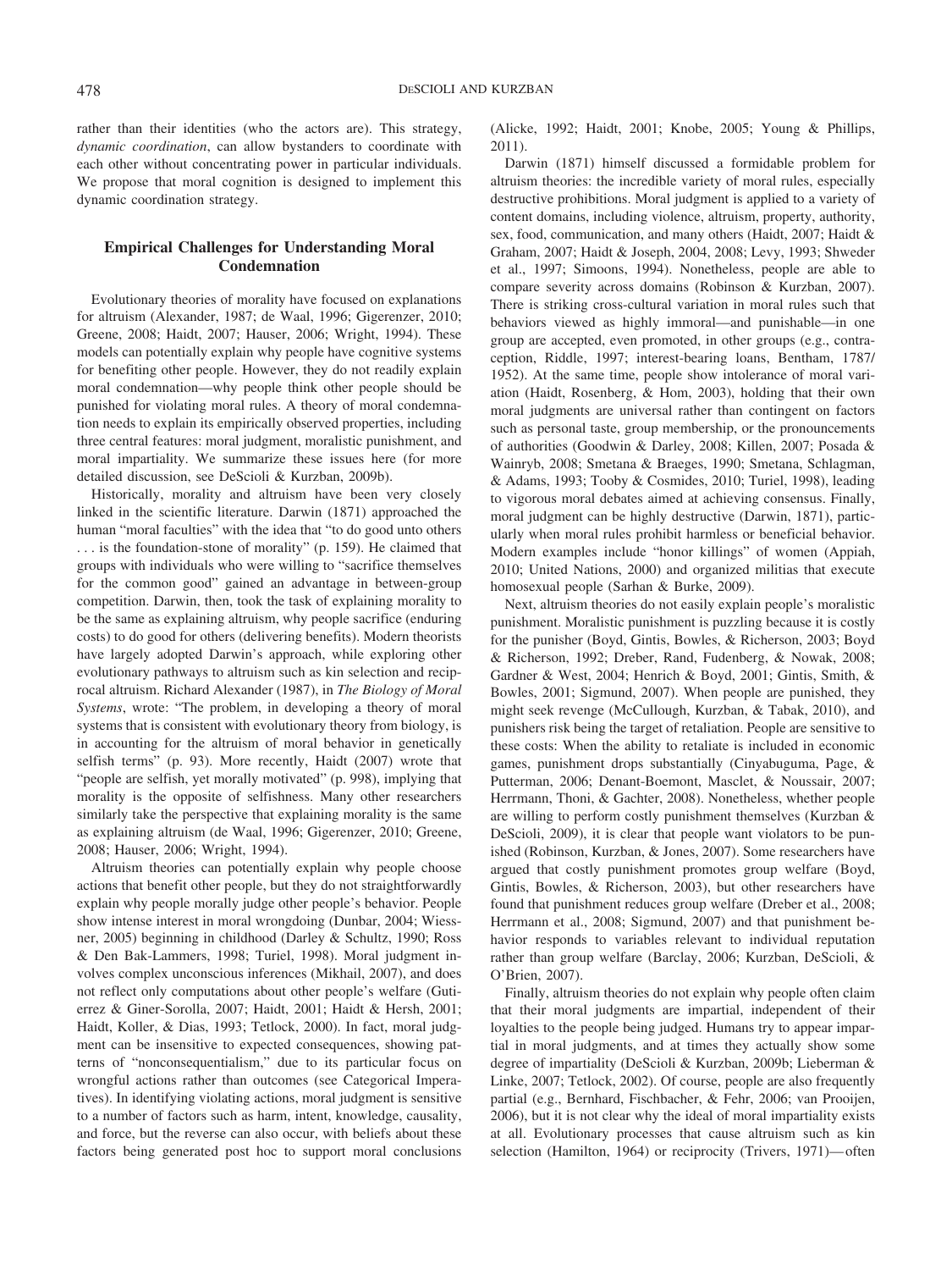invoked to explain morality—are expected to produce partial mechanisms that discriminate in favor of family, friends, or groups. Motivations to appear impartial need to oppose these evolved altruism mechanisms in order to maintain a reputation for impartiality.

These empirical observations are not well explained by existing theoretical perspectives based on altruism. One particularly challenging issue is the focus of moral judgment on actions, which we now turn to in greater detail.

## **Categorical Imperatives**

Kant (1785/1993) famously argued that lying is always morally wrong, no matter what benefits result, even saving lives. More generally, he argued that morality consists of "categorical imperatives," a set of actions that are morally wrong regardless of the goals these actions are intended to achieve. Laboratory research has found that people often show Kantian moral thinking, focusing on specific actions rather than expected consequences (reviewed in DeScioli & Kurzban, 2009b). For instance, in the footbridge trolley dilemma, 90% of people judged that it is impermissible to push one person off of a footbridge to save five people (Mikhail, 2007).

These observations pose a problem for altruism theories that hold that morality is for improving welfare. The biologist Mivart (1871) recognized this problem and argued that Darwin, like John Stuart Mill, did not appreciate the "difference between the ideas 'useful' and 'right'" (p. 203), where the latter refers to avoiding wrongful actions rather than maximizing welfare. Mivart rejected Darwin's (1871) theory that human morality was an adaptation for altruism because a mechanism for altruism would be expected to be welfare-maximizing, attuned to expected consequences, not actions.

The problem posed by categorical imperatives can be expressed formally with decision theory. When making a choice, a decision maker can use utility maximization:

$$
\max_{a \in A} u(\mathbf{y}),\tag{1}
$$

where the decision maker chooses the action *a\** from the choice set *A* to maximize *u*(**y**), which depends only on the consequences, the vector **y** of payoffs to the decision maker and other people in the situation. By applying different weights to one's own and other people's payoffs, this decision procedure can encompass dispositions ranging from extreme selfishness to extreme altruism. Importantly, choices are based solely on the payoffs resulting from the actions rather than on the actions themselves.

In contrast, Kantian decisions can be expressed as choosing subject to moral constraints on the actions:

$$
\max_{a \in A} u(\mathbf{y}), \text{ subject to the constraint}, a \notin W, \tag{2}
$$

where *W* refers to a set of actions labeled morally wrong. In Kantian decisions, morally wrong actions are excluded regardless of the payoffs they generate. In philosophical terms, these decisions are *nonconsequentialist* in that judgments of behavior are not based only on the expected consequences.

Research shows that moral decisions are influenced by both action constraints and consequences. As mentioned above, in the footbridge trolley problem, most people said it was impermissible to kill one person to save five people, but in the switch version of the problem, most people judged that it was permissible to redirect the trolley onto a new path that will kill one person in order to save five people (Mikhail, 2007). This observation is consistent with other research indicating that when violations occur as a byproduct rather than as a means, the moral action constraints are less binding, perhaps due to how byproducts are encoded in action representations (Mikhail, 2007; Royzman & Baron, 2002; Waldmann & Dieterich, 2007). Hence, both action constraints and consequences influence moral judgments, but it is not clear precisely how these factors are integrated in moral cognition.

The presence of nonconsequentialism in moral judgment specifically, the use of action constraints—strongly suggests that the function of the system giving rise to these judgments is not to deliver benefits (DeScioli & Kurzban, 2009b), contradicting the common view that morality is designed for altruism (de Waal, 1996; Joyce, 2006; Ridley, 1996; Wright, 1994). The action constraint, *W*, pertains to the means by which benefits are achieved, whereas a benefit-delivery system would be focused on the goal rather than the means of attaining the goal.

Indeed, cognitive adaptations in general are expected to be consequentialist because evolution favors mechanisms that achieve better fitness consequences. Of course, consequentialist computations do not require conscious awareness of fitness goals, or (unattainable) complete information about all possible consequences. Instead, consequentialist reasoning requires using a form of Decision Rule 1 above in which the choice among alternative actions depends on estimated values for the consequences of each action. For example, burying beetles kill some of their offspring to feed the bodies to other offspring (Mock, 2004): These (presumably nonconscious) consequentialist computations maximize inclusive fitness while violating the human action constraint against infanticide. Indeed, many animal species frequently face trade-offs between the welfare of some individuals and the welfare of other individuals, and evolved psychological mechanisms usually base these decisions on fitness costs and benefits (Mock, 2004) consequentialism—rather than using action constraints.

Some researchers have argued that moral action constraints function as altruism heuristics: The rules typically maximize welfare even if they fail in some cases (Gigerenzer, 2010). This idea resembles *rule consequentialism* in moral philosophy, which holds that simple rules are the best way to maximize welfare. There are several problems with the altruism-heuristic theory. First, the need for simplifying heuristics does not explain why moral rules focus on behavior per se. Rather than use action constraints, altruism heuristics could use simple cues to estimate welfare outcomes, for instance, using physical injury as a cue for utility, such as the heuristic rule "minimize total physical injuries" rather than the action constraint "do not kill." Indeed, classic heuristics such as representativeness use "attribute substitution," where a cue is substituted for an outcome, rather than action constraints (Kahneman & Frederick, 2002). Second, when participants are asked to assess both wrongness and welfare, their welfare judgments accurately track welfare outcomes (Haidt, 2001; Haidt & Hersh, 2001; Haidt et al., 1993; Tetlock, 2000), indicating that welfare information was easy to compute but ignored in wrongness judgments. Third, moral judgments are not simple but are intricate and complex (Mikhail, 2007), and further, their nuances track dimensions of perpetrators' actions rather than welfare outcomes. Finally, the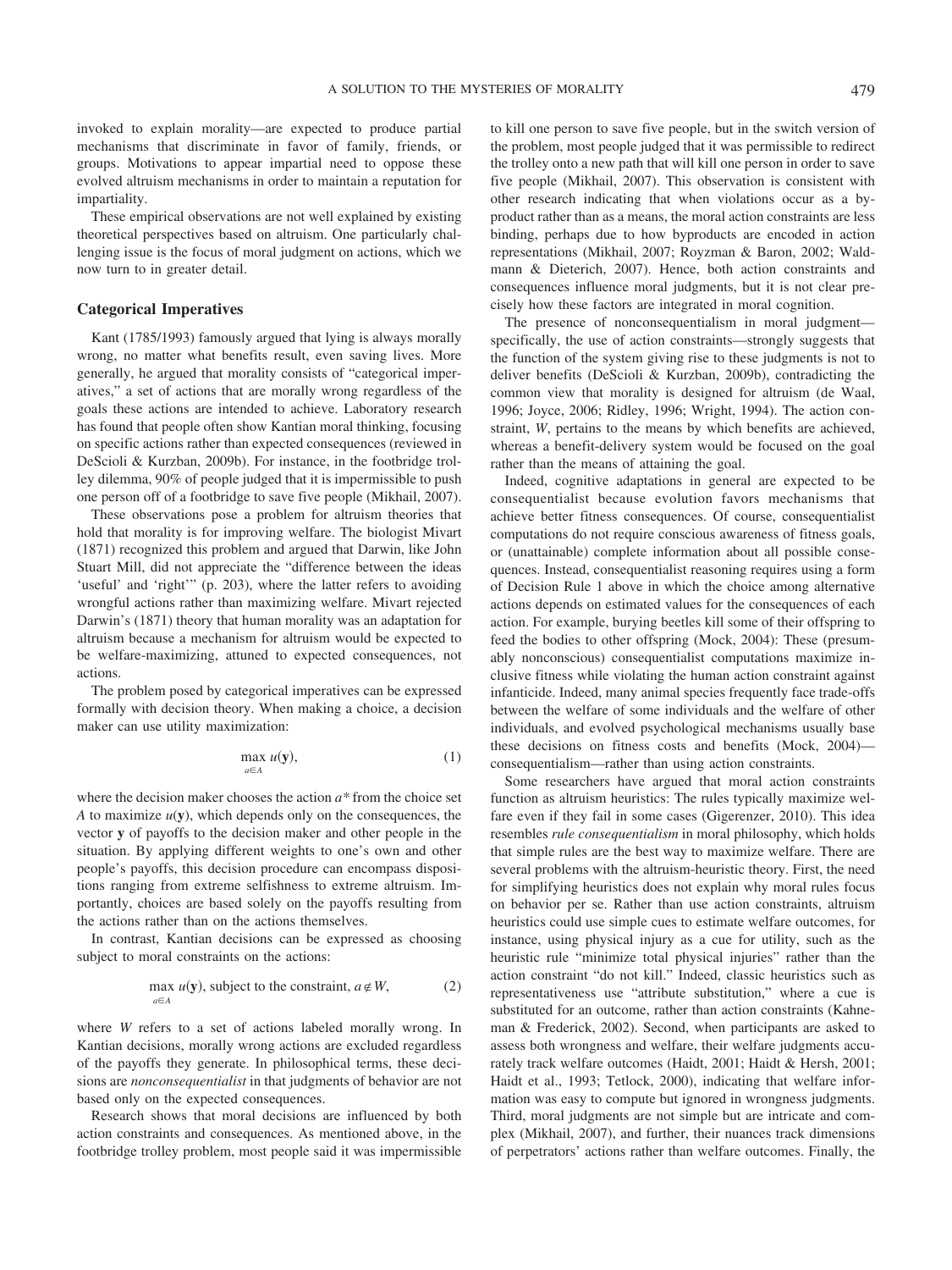altruism-heuristic model predicts that increasing people's altruistic dispositions toward other people will lead to greater use of action constraints such as "do not kill," but instead the reverse occurs. Kurzban, DeScioli, and Fein (2012) found that participants reported greater willingness to kill one brother to save five brothers than to kill one stranger to save five strangers. Altruism causes people to be less likely, not more likely, to use Kantian action constraints.

#### **Mysteries of Morality**

The empirical observations reviewed above—third-party judgment, moralistic punishment, impartiality, moral variety, action constraints—pose difficult challenges for traditional evolutionary theories based on altruism. Below, we develop a functional theory of moral cognition based on side-taking rather than altruism. We first describe the adaptive problems people face when choosing sides in disputes and a potential solution to these problems that we term dynamic coordination. Then we examine whether moral cognition might perform a dynamic coordination function. We return to the challenging empirical observations from this section to see how these observations can be explained as part of a side-taking strategy. Next, we consider how the content of moral rules is shaped by people's agreements and disagreements about which actions will be prohibited. Finally, we offer a few examples of how the side-taking theory can be applied to illuminate otherwise mysterious moral phenomena.

#### **The Problem of Choosing Sides**

Like many other animal species, humans have disputes over resources, and these conflicts vary in intensity, ranging from minor disagreements to heated arguments to lethal violence (e.g., Daly & Wilson, 1988). Unlike most other animals, however, humans frequently recruit bystanders for support in disputes, expanding dyadic conflicts to larger ones. This ability creates a new set of adaptive problems unique to multiparty conflicts (Harcourt, 1992). In this section, we focus on two key adaptive problems faced by bystanders who choose sides: (a) discoordination with other bystanders and (b) exploitation resulting from excessive support and empowerment of a few individuals. Subsequently, we propose that moral cognition is designed to implement a particular strategy for solving these two problems.

In most animal species, individuals do not intervene in other individuals' conflicts (Harcourt, 1992). Disputes are dyadic, and group dominance hierarchies reflect individuals' relative fighting abilities (Krebs & Davies, 1993). In some species, individuals fight in groups such as armies of ants (Whitehouse & Jaffe, 1996), but group alignment is usually fixed (i.e., ants cannot switch sides). Even in primate species, coalitional alignment is usually determined by kinship rather than being flexible and unpredictable. In baboons, for instance, individuals always side with those in their matriline and do not switch sides (Seyfarth & Cheney, 2012).

There are several exceptions including chimpanzees, macaques, and dolphins. In chimpanzees, males switch alliance partners, sometimes over short periods of time. Newton-Fisher (2002) wrote that chimpanzees "show little long-term loyalty to one another and can be extremely fickle in their allegiances" (p. 125). This gives rise to complex social dynamics, so much so that chimpanzee interactions have been likened to "politics" (de Waal, 1982). This social environment has shaped adaptations designed to manipulate social relationships to gain power (Whiten & Byrne, 1997). Similar findings suggest that Assamese macaques have adaptations for managing shifting coalitions (Schülke, Bhagavatula, Vigilant,  $\&$ Ostner, 2010). In bottlenose dolphins, males form small alliances that further combine into superalliances in disputes with rival coalitions over access to females (Connor, 2007). In species in which alliances can form, individual power is no longer sufficient to guarantee the apex of the dominance hierarchy because two smaller individuals can jointly depose a single, more powerful individual (Newton-Fisher, 2002).

Humans frequently intervene in other individuals' conflicts to provide coalitional support (Black, 1998; Cooney, 1998, 2003; Harcourt, 1992; Harcourt & de Waal, 1992; Phillips & Cooney, 2005). When bystander intervention is possible, individuals must defend themselves not only against other individuals but also against collections of individuals. Moreover, human coalitions are shifting (Kurzban, Tooby, & Cosmides, 2001), and bystanders' side-taking decisions are difficult to predict. This feature creates a complex strategic environment in which potential allies and enemies are difficult to discern.

Crucially, the possibility of intervention also creates a new strategic position—the bystander role—with the challenging problem of choosing sides. Now, individuals must try to reduce not only the costs of their own fights but also the costs of joining in other individuals' fights. Choosing sides is a critical decision because being on the losing side can have high fitness costs, even death in some cases (Tiger, 1969).

In this section, we examine the strategic predicament of bystanders who choose sides in conflicts. We note that by "conflicts" we do not mean only zero-sum games or violent conflicts, but rather we refer broadly to conflicts of interest, in a technical sense, including mixed-motive games characterized by both shared and opposed interests (Schelling, 1960). Many disputes occur in cooperative relationships in which interests are largely shared, but there is also room for disagreement. Further, many disputes are resolved with considerable subtlety and do not escalate to overt hostility. Even in these subdued cases, conflicts of interest have important consequences, and individuals can recruit other people to help promote their interests. In general, the subtlety of human conflict resolution is indicative of the potentially high costs of fighting and the cognitive abilities that humans have for avoiding escalation. The broad problems faced by bystanders discussed here apply across a range of conflicts varying in escalation from subtle to violent.

#### **Third-Party Coordination**

When a bystander chooses sides in a conflict, an important consideration is which side other bystanders will support. We refer to the bystanders or outsiders to a conflict as "third parties," distinguishing them from the two initial parties between whom the dispute began. We assume that third parties incur greater costs from being on the losing side than the winning side and, further, that numerical superiority provides an advantage. These two factors together give rise to an important adaptive problem: avoiding being on the minority side. Third parties need to anticipate which side the majority will take to avoid being outnumbered and suf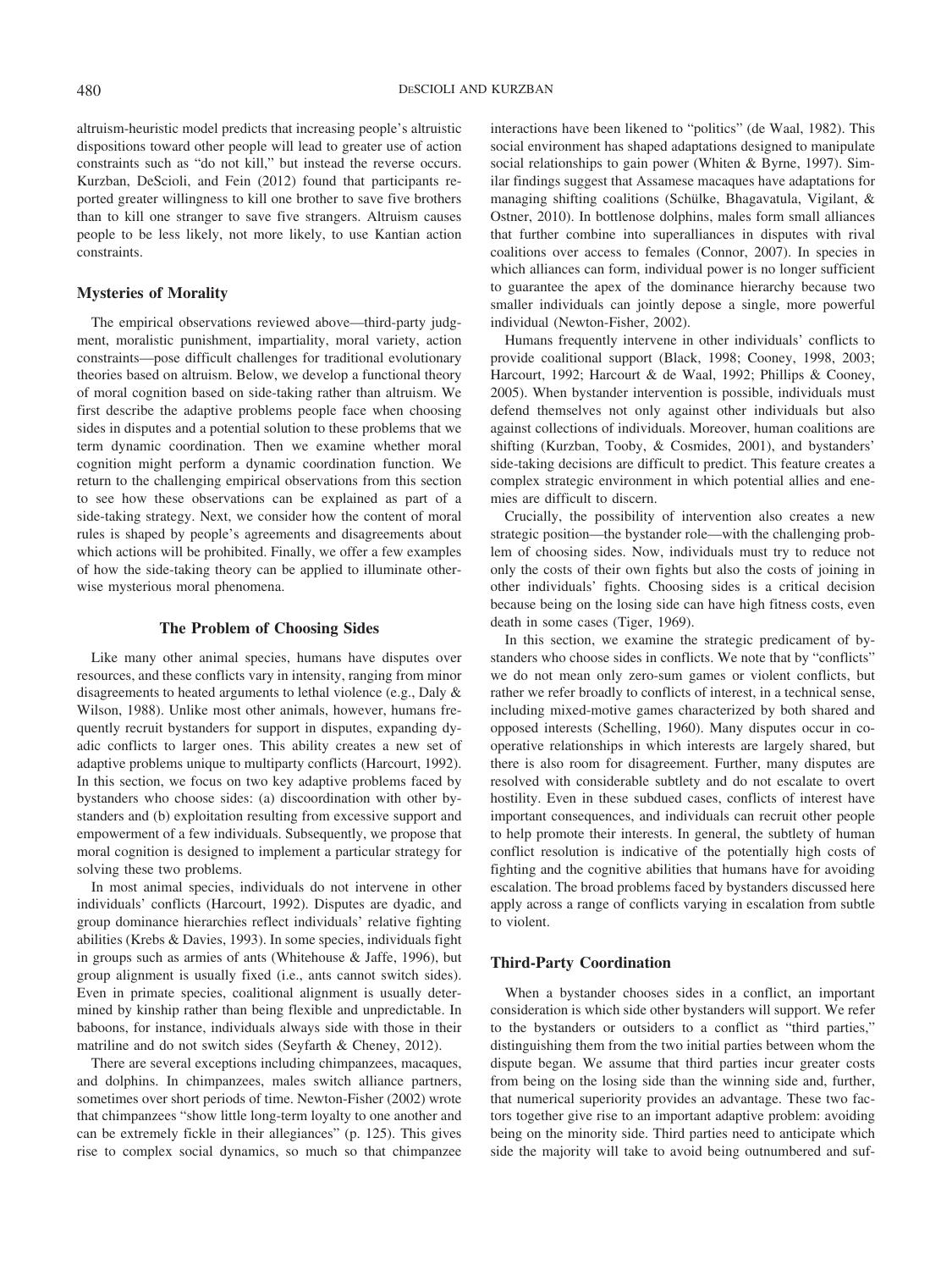fering a costly defeat. When all third parties seek to side with a majority, they collectively face a coordination problem that requires synchronizing their side-taking decisions.

Third parties also need to coordinate to avoid the high costs of fights between evenly matched sides. In the nonhuman animal literature, research shows that animals assess relative fighting ability and retreat if they determine that they are outmatched (Arnott & Elwood, 2009; Parker, 1974). The costliest fights occur when individuals are closely matched, requiring further escalation to decide the contest (Arnott & Elwood, 2009; Krebs & Davies, 1993). In multi-individual conflicts, by synchronizing side-taking, third parties can avoid long, escalated battles between evenly matched groups. When all third parties choose the same side, the fight is heavily lopsided and decided quickly with low costs to third parties. If, on the other hand, third parties split into closely matched groups, then they suffer costly protracted conflicts. The costs of discoordination—splitting between disputants—means that each player stands to gain by supporting the disputant whom other bystanders support. If third parties can synchronize their side-taking choices, then they can minimize the costs of becoming entangled in other people's fights.

#### **Bandwagoning**

One strategy third parties can use is *bandwagoning*, siding with the more powerful individual based on the relative power of the disputants and their respective supporters. Siding with the more powerful disputant prevents discoordination when used by all third parties. Hyenas show this pattern: Third parties choose sides based on a publicly known status hierarchy, siding with the higher ranked fighter (Engh, Siebert, Greenberg, & Holekamp, 2005). This strategy of supporting of the higher ranked individual is also found in nonhuman primates (Chapais, Girard, & Primi, 1991; Cheney & Seyfarth, 1990; Silk, Alberts, & Altmann, 2004): "Female vervets, macaques, and baboons typically support the higher ranking of the two opponents when forming alliances with lower ranking individuals" (Cheney & Seyfarth, 2007, p. 92). For the bandwagon strategy to work, like other coordination strategies, individuals need to establish "common knowledge" (Aumann, 1976; Schelling, 1960) of the status hierarchy, meaning that everyone knows the information, and further, everyone knows that everyone else knows it (and that everyone knows this, and so on).

When third parties favor the powerful, the strong get stronger as more individuals take their side, creating a feedback loop of increasing power (Snyder, 1997). The bandwagon decision rule solves the problem of discoordination because all third parties end up on the majority side of a heavily lopsided fight. When third parties use this decision rule, the resulting social structure is a steeply stratified dominance hierarchy in which the highest status individual wins all of their disputes, the second-ranked wins against everyone except the first-ranked, and so on until the last-ranked who always loses. The distribution of wins and losses will resemble a dominance hierarchy without side-taking in which all fights are one-on-one. A key difference, however, is that the fighting costs for higher status winners are dramatically reduced because they fight not alone but with the support of all third parties. When choosing sides is possible, bandwagoning exacerbates power differences.

The bandwagon strategy accomplishes third-party coordination but creates a new problem that we call *despotism*. When bystanders reliably side with the higher status fighter, the highest status individuals can initiate conflicts to advance their interests at little cost. Their aggression is essentially subsidized by third parties. High-status individuals can use this power to monopolize food, shelter, mates, etc. In chimpanzees, for example, high-status individuals use their power to control key resources (Boehm, 1999). In general, low-ranking individuals would benefit from mounting an attack to depose oppressive leaders. However, this strategy provides no long-term benefit unless third-party coordination in conflicts can be accomplished by an alternative method other than siding with the powerful.

## **Alliance Building**

Another approach to choosing sides, which counters despotism, is an *alliance-building* strategy. Here individuals choose sides based on preexisting alliances and commit to support their allies against others when conflicts emerge. Lower status individuals can form alliances and commit to side with one another, rather than bandwagon, to defend against despotic individuals (Boehm, 1999). When individuals credibly signal that they will take an ally's side in future conflicts, that individual becomes especially valuable to the ally, making the ally more likely to side with the individual in future conflicts, which makes the ally more valuable, and so on. This feedback process causes increasing affinity among allies, a phenomenon referred to as "integrative spirals," whereas the opposite occurs among enemies (Snyder, 1984). The result of alliance building is that individuals tend to side with other individuals to the extent that those individuals side with them.

Whereas a bandwagon strategy requires knowing a single status hierarchy, alliance building is cognitively more complex (DeScioli & Kurzban, 2009a; DeScioli, Kurzban, Koch, & Liben-Nowell, 2011). Each individual has their own distinct set of loyalties or rankings that determines whom they will side with for all possible pairwise disputes. The matrix of all individuals' rankings of everyone else defines a loyalty landscape that determines alliance support for all possible disputes. To estimate the value of a particular ally (or an adversary's alliance support), individuals need to know everyone's loyalty rankings. An alliance-building rule would set the individual's ranking of others according to their loyalties to the individual, thus choosing sides to protect their most valuable allies. Studies of friendship have provided evidence that humans use this decision rule in their close relationships (DeScioli & Kurzban, 2009a; DeScioli, Kurzban, et al., 2011). When all individuals choose sides based on alliances, power tends to be balanced in the group such that no individuals have much more support than anyone else (DeScioli & Kimbrough, 2012; Snyder, 1984, 1997).

Alliance building eliminates despotism. In alliance building, individuals solicit support by offering support, and an individual cannot support everyone because to side with one individual is to side against another individual. Each person must side against any given individual, on average, 50% of the time, and these spurned individuals will, if building alliances, tend to side against that person with the same frequency. Hence, individuals cannot amass unanimous group support through alliance building.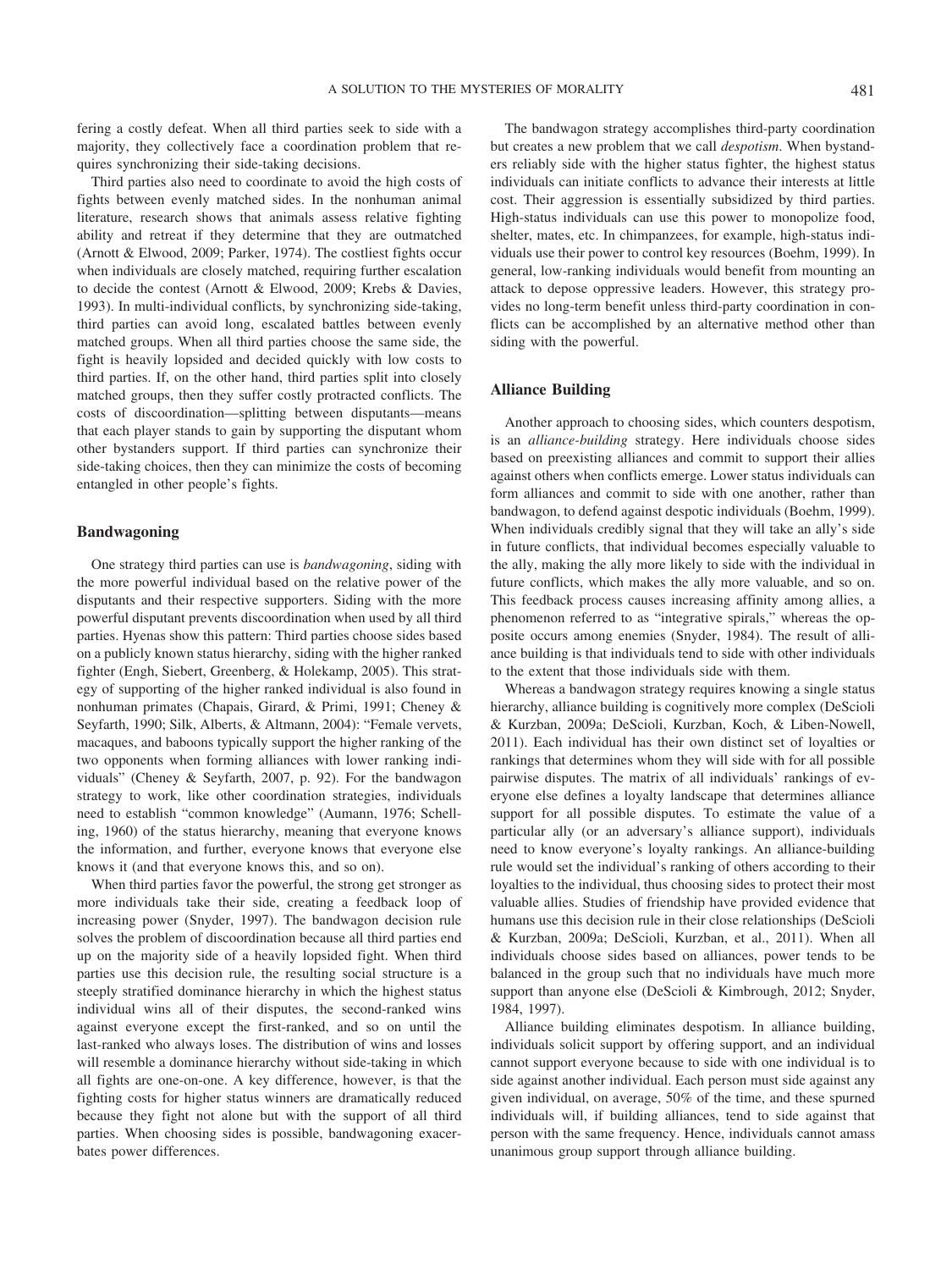Alliance formation sets in motion an escalating arms race that has been called the "alliance security dilemma" (Snyder, 1984). Individuals' alliances cause other individuals to form counteralliances in defense. When alliances form, those outside of the alliance are threatened by the possibility of joint action by the allied individuals. Those who remain unallied and independent are vulnerable to exploitation. The formation of defensive alliances offers protection, but at a cost—potential entanglement in other people's disputes. The result of an alliance security dilemma, similar to other arms races, is that individuals are no more secure than before any alliances were formed because everyone else has alliances too. Further, the total costs of fighting can be dramatically increased because individuals are now entangled in other people's disputes. Nonetheless, bystanders are often better off getting involved and choosing sides, despite the fighting costs, in order to preserve their alliances so they can avoid being exploited by other people's alliances.

Importantly, alliance building revives the problem of third-party discoordination. If everyone sides with their personal allies in disputes, then conflicts will tend to split the group into closely matched coalitions (DeScioli & Kimbrough, 2012). Thus, third parties suffer the costs of protracted conflict for every dispute. Consistent with this idea, ethnographic research shows that societies are more violent when individuals have a stronger sense of community and loyalty because disputes escalate as individuals' allies get involved (Black, 1998; Chaux, 2005; Cooney, 1998, 2003; Phillips & Cooney, 2005). So, although the formation of alliances might be an important strategy in a social world where third parties choose sides, commitments to side with preexisting allies carry the costs of third-party discoordination and escalated conflict. How can third parties choose sides without suffering from either discoordination or despotism?

## **Discoordination and Despotism: A Four-Player Example**

To clarify the problems of discoordination and despotism, consider the following example. The simplest possible case in which these problems could arise is a game with four players  $\{P_1, P_2, P_3, \}$  $P_4$ } in which two players are randomly chosen to be fighters who dispute over a resource with a value *V* (Maynard Smith, 1982), and the other two players are bystanders who each choose sides with one of the disputants. We assume that spurning both individuals is worse than supporting one disputant (i.e., a negative payoff in this example), motivating bystanders to choose sides. We further assume that the players are equally powerful so that the disputant with more supporters wins the resource. If there is a clear power asymmetry (three against one), then the fight is settled with a threatening display at no cost. If a tie occurs (two against two), then the resource is randomly allocated to one disputant, but all players incur a fighting cost *C*.

We focus on the side-taking decisions of the third parties or bystanders. Figure 1 shows the bystanders' decisions in a  $2 \times 2$ game matrix. Bystander 1 and Bystander 2 each choose between two strategies, *Fighter 1* or *Fighter 2*, indicating which side they will take. The payoffs are shown for all four players in the order: Fighter 1, Fighter 2, Bystander 1, Bystander 2. If the bystanders choose the same side, then the chosen fighter outnumbers the opponent (three vs. one) and so wins the resource value *V* at

|                                      | Bystander 2                                                                       |                                |
|--------------------------------------|-----------------------------------------------------------------------------------|--------------------------------|
|                                      | Fighter 1                                                                         | Fighter 2                      |
| Bystander 1 Fighter $1   V, 0, 0, 0$ |                                                                                   | $ V_2V - C, V_2V - C, -C, -C $ |
|                                      | Fighter 2   $\frac{1}{2}V - C$ , $\frac{1}{2}V - C$ , $-C$ , $-C$   0, $V$ , 0, 0 |                                |
|                                      |                                                                                   |                                |

*Figure 1.* Side-taking game. A  $2 \times 2$  matrix game in which two players, Bystander 1 and Bystander 2, each choose to side with Fighter 1 or Fighter 2. The matrix shows the payoffs to Fighter 1, Fighter 2, Bystander 1, and Bystander 2, respectively, in terms of the resource value, *V*, and the costs of escalated fighting, *C*. The bystanders' payoffs are in bold.

negligible cost, giving the loser and both bystanders a payoff of 0. However, if the bystanders choose different sides, then the two sides are evenly matched, two versus two. Each fighter has a 50% chance of winning the resource *V*, giving an expected value of  $\frac{1}{2}V$ . Additionally, all players suffer the cost *C* from an escalated dispute. This game is a coordination game with two equilibria (*Fighter 1, Fighter 1*) and (*Fighter 2, Fighter 2*). The bystanders need to choose sides with the same fighter in order to avoid the costs of an escalated dispute.

How can third parties coordinate their decisions? To use a bandwagon strategy, all players  $\{P_1, P_2, P_3, P_4\}$  observe a public status hierarchy. For instance, suppose the status ranks are  $P_1$  >  $P_2 > P_3 > P_4$ , such that  $P_1$  has the highest status and  $P_4$  has the lowest status. For all possible disputes, third parties side with the higher status disputant. For example, in a fight between  $P_1$  and  $P_3$ , the bystanders ( $P_2$  and  $P_4$ ) would both side with  $P_1$  against  $P_3$ . Third parties can use this strategy to coordinate their decisions. Even if the particular hierarchy is disadvantageous for an individual as a fighter, such as  $P_4$  in the present example, it is still beneficial, when acting as a third party, for  $P_4$  to choose sides based on status.

When all players use a bandwagon strategy, power and resources are unequally distributed. To quantify this inequality, suppose that all possible disputes occur once, such that each player has three disputes as a fighter (rather than bystander) that end in a win, loss, or tie. For a bandwagon strategy based on status, the win–loss–tie records for the four players would be  $3-0-0$ ,  $2-1-0$ , 1–2–0, and 0–3–0, for the highest to lowest ranked players, respectively. Clearly, the low status individuals do not fare well in this hierarchy, but they might nonetheless choose sides based on status to avoid discoordination costs, *C*.

The inequality in power created by bandwagoning creates a threat of despotism: Third-party support can be exploited by highstatus individuals to monopolize resources. To emphasize this problem, imagine an addition to the game: After the dispute is resolved, each third party in turn has the opportunity to contest the resource following the same rules. In this extended version of the game, the highest status player would despotically contest and monopolize all resources.

To counter despotism, players can use an alliance-building strategy. In the present example, suppose that  $P_3$  and  $P_4$  form an alliance that specifies that they will always side with each other in disputes, ranking each other first, and in others' disputes they default to the bandwagon strategy. (We make the simplifying assumption that they can credibly commit to an alliance.) Now, the win–loss–tie records are  $1-0-2$ ,  $0-1-2$ ,  $1-0-2$ , and  $0-1-2$ . Both  $P_3$  and  $P_4$  have improved records so they could both favor their alliance, depending on the magnitudes of *C* and *V*. Specifically,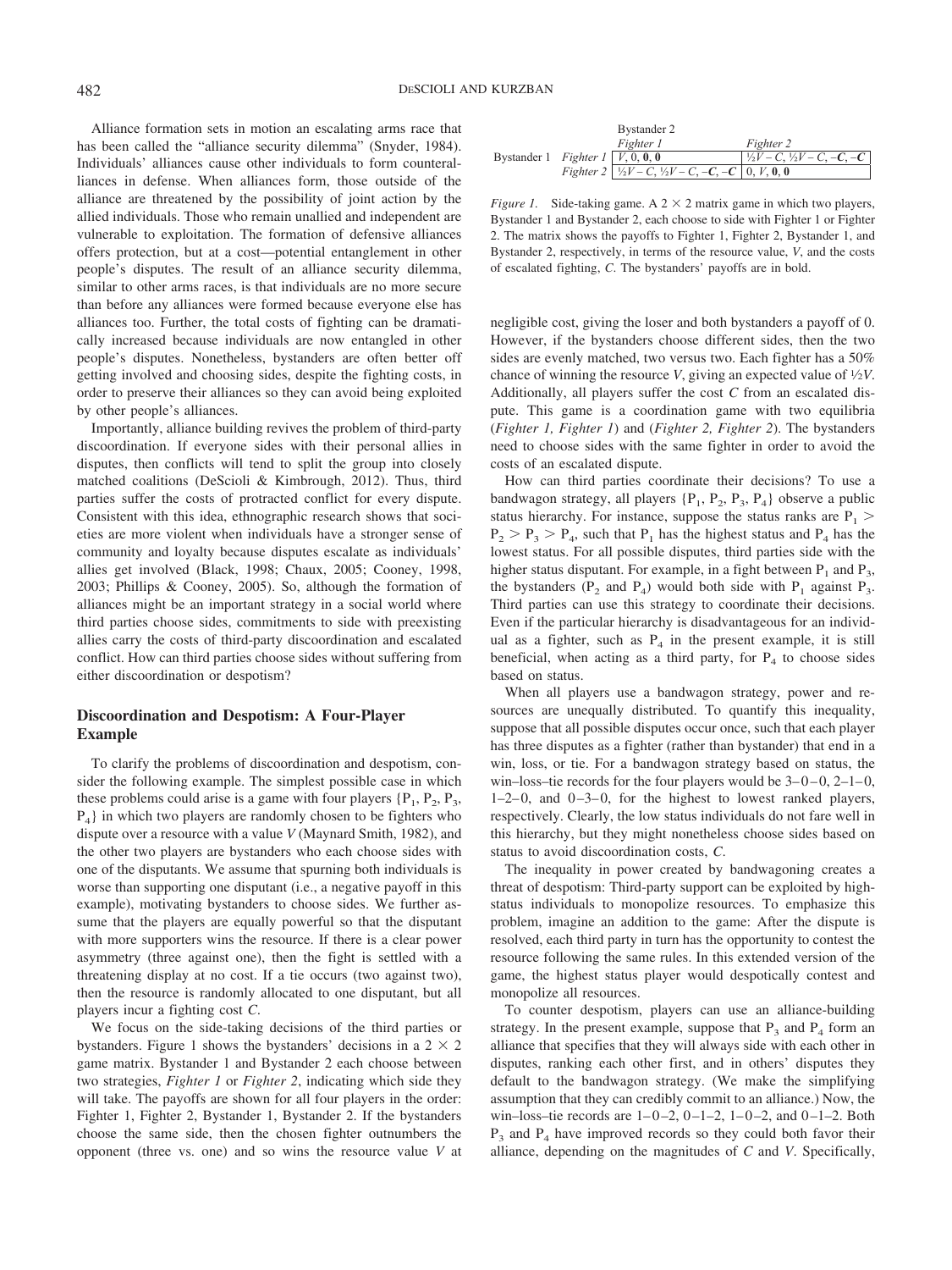both players improved two losses to two ties. Hence, they will favor the alliance when the additional payoff from two ties,  $2 \times$  $(1/2V - C)$ , is greater than the additional fighting costs they incur when acting as bystanders in two of their ally's disputes against higher status fighters,  $2 \times C$ , giving the condition  $V > 4C$ , which describes when both players would favor the alliance. In response to this alliance,  $P_1$  and  $P_2$  should cement a counteralliance, ranking each other first, to avoid a further shift to a status hierarchy controlled by  $P_3$  and  $P_4$  (see Snyder, 1984, 1997).

Next,  $P_2$  and  $P_4$  are at a disadvantage, so they could benefit by forming a secondary alliance, ranking each other second. That is, they will agree to side with each other, except against their primary allies (e.g.,  $P_2$  will side with  $P_4$ , except against  $P_1$ ). Similarly,  $P_1$ and  $P_3$  should form a counter–secondary alliance. Now, all fights end in ties, the win–loss–tie records are  $0-0-2$ ,  $0-0-2$ ,  $0-0-2$ , and 0–0–2, respectively, and no one has more power or resources than anyone else, solving the problem of despotism. This outcome would be stable because any advantage by one individual creates an opportunity for a beneficial alliance among those who are disadvantaged. Hence, the construction of alliances and counteralliances promotes equal distributions of power and resources (DeScioli & Kimbrough, 2012; Snyder, 1984, 1997). However, the problem of discoordination is now extreme: All fights are evenly matched with high fighting costs.

In sum, in this simplified model, when third parties bandwagon and choose sides based on status, they successfully coordinate but also enable despotic exploitation. When third parties choose sides based on alliances, they eliminate despotism but fail to coordinate, leading to costly escalated fights. We offer this example as the simplest possible case showing the problems of bystander coordination and despotism in order to highlight their core features. The model can be elaborated in many ways including, importantly, adding more agents, which creates a crowd of bystanders and an *n*-player coordination problem among them. Human disputes frequently involve more than four players (Black, 1998; Cooney, 1998), and these additional players heighten the challenge of coordination as well as the potential for despotic exploitation (Snyder, 1997). How can third parties choose sides in a way that avoids both of these problems?

#### **Dynamic Coordination for Choosing Sides**

An alternative strategy for third-party coordination, and the core principle of the present theory, is using a *correlated equilibrium* (Aumann, 1974), a solution concept in which players coordinate by making decisions based on a public signal. A traffic light is an example of a device for creating a correlated equilibrium. Drivers want to pass through an intersection while coordinating with other drivers to avoid a crash. A signal everyone can observe—and, crucially, everyone knows that everyone else can observe creates a correlated equilibrium. Given "common knowledge" (Aumann, 1976; Schelling, 1960) of the traffic light, it is in each player's interest to make decisions based on the light, proceeding when the light facing them is green and stopping when it is red. To be useful for coordination, the signal system needs to be clearly observable, like ringing bells on ships that signal the change of shift. However, the signals themselves can be arbitrary. There need be no relationship, at all, between the nature of the signal and the

behavior that is being coordinated, just as there is no intrinsic relationship between lights and driving through intersections.

How can third parties use the correlated equilibrium concept to solve their coordination problem? As an example, consider a simple strategy: Third parties could flip a coin and choose sides based on the result. If the coin flip is in view of all third parties and everyone knows which disputant is heads and which is tails, then third parties can use the coin flip to ensure that they all take the same side. By coordinating on a coin flip, third parties can create a heavily lopsided dispute that will be resolved quickly at low cost to third parties. Anyone who ignored the coin flip, for instance, prioritizing their loyalty to one disputant, would endure the cost of discoordination with the majority.

The key advantage of a coin flip (or an analogous signal) is that it is impartial, not tied to individual identity. The coin flip is an example of a dynamic coordination strategy because third parties can use the device to synchronize side-taking while dynamically changing which individual they support across different conflicts. Because coordination is achieved without reference to individuals' identities, the problem of despotism is avoided: There are no extremely powerful individuals because every person has an equal chance of winning each conflict. In the four-player example above (see Alliance Building), the players' win–loss–tie records would all be 1.5–1.5–0, on average, with no ties occurring, and with no individual with a greater chance of victory than any other individual. Once a correlated equilibrium mechanism is implemented, individuals who choose sides based on status or alliance would be at a disadvantage because they would frequently be in the losing minority. Thus, a correlated equilibrium mechanism for choosing sides (such as a public coin flip) would be an evolutionarily stable strategy (Maynard Smith, 1982) against alternative decision rules based on status or alliance.

Coordinating on a public signal is not without costs and is not always advantageous. The primary cost is that this strategy will often require individuals to side against family, friends, and ingroups. The strategy requires impartiality and the sacrifice of personal ties in order to detach decisions from disputants' identities. This cost is inevitable for successful coordination because two disputants will each have their own family and friends who prioritize them above their adversary. If everyone acts on their loyalties, then discoordination will result. In general, third parties are forced to choose between the costs of betraying their loyalties and the costs of discoordination with other third parties. These costs will depend on many factors such as the value of the particular relationship, the relative formidability of potential condemners, the decisions of other bystanders, etc. Successful performance will require third parties to closely tailor their use of loyalty versus impartiality to the details of particular conflicts.

Importantly, the payoffs of the dynamic coordination strategy also depend on the strategies used by other players. This is a familiar feature of all coordination games, which are characterized by multiple equilibria (Schelling, 1960). Depending on the precise resource values, fighting costs, and probabilities of repetition, there can be multiple evolutionarily stable strategies, which can include bandwagoning and alliance building. This possibility raises important questions about how social groups might transition among social orders based on bandwagoning, alliance building, and dynamic coordination (see also Moral Impartiality and Moral Disagreement: Strategic Morality). It also suggests the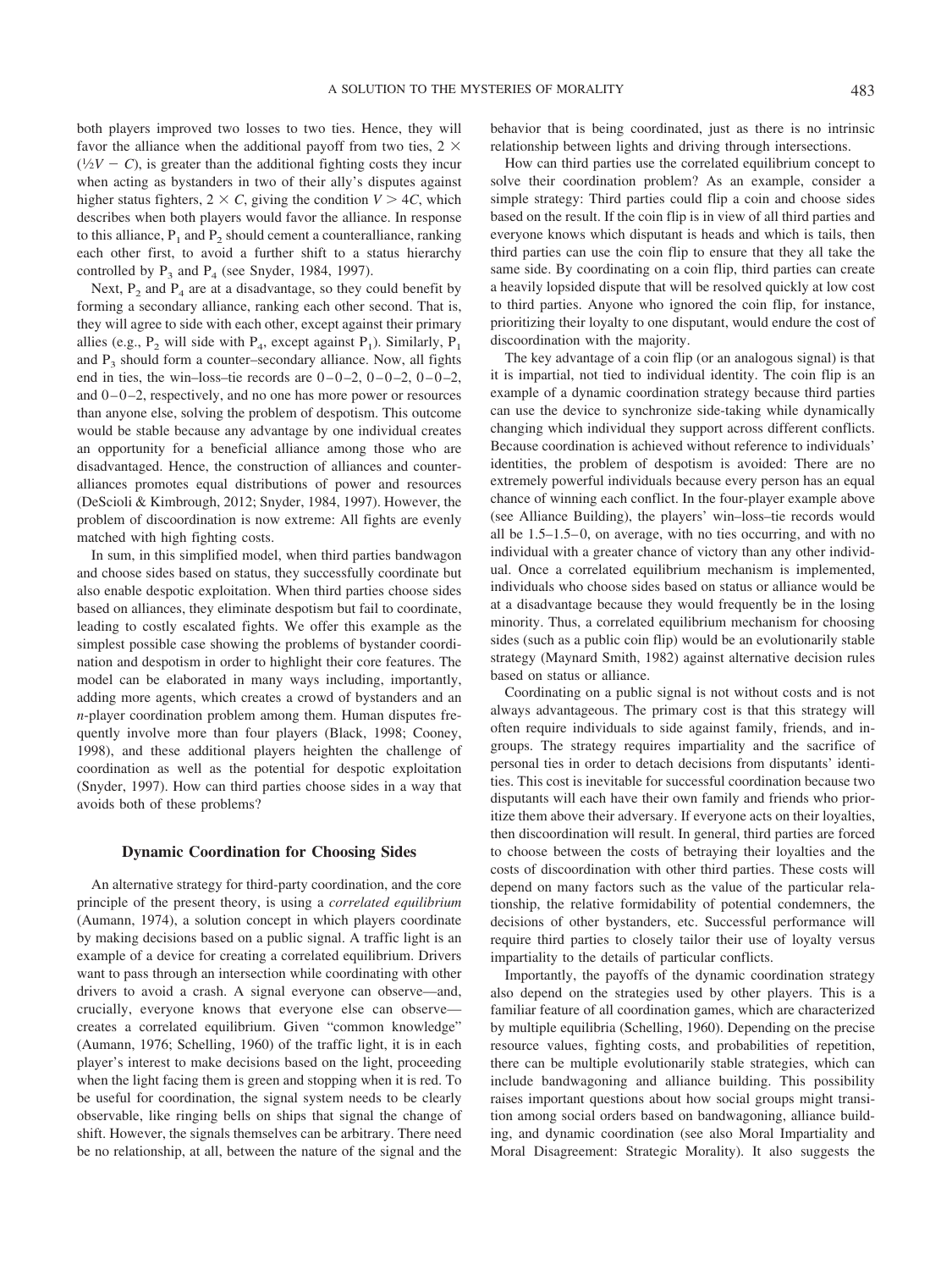psychological hypotheses that people will seek to align their strategies with their perceptions of other people's strategies and, further, that people will use signaling and communication to influence group behavior toward the strategy that is most individually advantageous.

In sum, the correlated equilibrium concept allows dynamic coordination, in which third parties are able to coordinate while dynamically changing which individuals they support. The nature of the signal is not critical: Casting lots, cracks in a turtle shell, configurations of oracle bones, the outcome of a poison ordeal, the conventions of a legal system—all of these signals can allow third parties to coordinate. What is critical is that the signal must be public knowledge, must stand out among other possible signals, and crucially, must not be tied to individual identity.

#### **Choosing Sides Based on Actions**

What features of conflict events could be used as signals for coordination? In addition to individuals, there are also the actions taken by those individuals in the dispute, which could provide a signal for coordination. Just as humans naturally recognize other people's identities (e.g., Pascalis, de Haan, & Nelson, 2002), humans also naturally and automatically parse other people's behavior streams into identifiable component actions (Baldwin & Baird, 2001; Kurby & Zacks, 2008; Zacks & Swallow, 2007). This ability further allows particular linguistic labels, verbs, to refer to particular types of actions (Pinker, 2007). Action parsing can allow humans to parse conflict events into component actions that are publicly observable and identifiable. People share the same action parsing mechanisms, and the outputs of these systems are consistent across individuals (Baldwin & Baird, 2001; Kurby & Zacks, 2008; Zacks & Swallow, 2007). Hence, people's spontaneously generated action representations are available to be used as a basis for dynamic coordination among third parties.

Suppose that group members construct, in advance, a set *W* of *n* distinct actions  $\{w_1, \ldots, w_n\}$  that third parties can use to choose sides. Specifically, they will side against an individual who chooses an action in the set *W*. To be useful, the set *W* would have to include actions that are likely to occur in conflicts, and it should be as comprehensive as possible such that any given conflict will tend to include at least one action in the set *W*. To facilitate this goal, the set should be open: When new types of conflict arise perhaps due to new discoveries, technologies, or cultural forms new actions can be added to the set *W*.

Further, the action-based coordination mechanism would have to be able to handle disputes in which both disputants have chosen an action in the set *W*. To accomplish this goal, the actions  $\{w_1, \ldots, w_n\}$  could be ranked and assigned relative magnitudes. Third parties can side against the individual who chose the action in the set *W* with the greatest magnitude. To facilitate third-party coordination, the assignments of magnitudes to actions would need to be "common knowledge" (Aumann, 1976; Schelling, 1960), would need to be established in advance of conflicts, and would require consensus among third parties on the ranking of actions used to choose sides. Any disagreement about the magnitudes for different actions could interrupt coordination, threatening third parties with the high costs of escalated disputes.

In sum, dynamic coordination based on actions could be an advantageous strategy for choosing sides. This strategy tends to produce lopsided disputes with decisive victories rather than closely matched disputes with escalated fighting. By using actions rather than identities, coordination is achieved without empowering particular individuals to despotically monopolize resources.

## **Moral Cognition as a Dynamic Coordination Device**

The dynamic coordination theory of morality holds that evolution favored individuals equipped with moral intuitions who chose sides in conflicts based, in part, on "morality" rather than relationships or status (see Figure 2). To perform this function, humans parse the behavior of disputants (as observed or verbally described) into identifiable actions and compare these actions against the set of moral wrongs, *W*. Group members construct this set of moral rules in advance of conflict, sometimes with negotiation and debate, and these rules can persist over long time periods. To achieve dynamic coordination, third parties choose sides against the individual who has chosen the action with the greatest wrongness magnitude.

Of course, the output of moral cognition is only one of the critical factors that a bystander will consider when choosing sides. Importantly, bystanders should consider their loyalties to family, friends, and ingroups which will often conflict with their moral judgment, producing countervailing motives. They should also consider the welfare consequences to the people involved, even if they are all strangers (e.g., trolley problems), in order to anticipate other people's reactions, and again, these welfare computations might yield outputs that conflict with the outputs of moral computations (Kurzban et al., 2012). The final decision will need to account for these and a variety of other factors. The moral strategy will be most useful when there are high costs of discoordination and despotism that outweigh other considerations.



*Figure 2.* Diagram of a strategic interaction among two disputants and a set of third parties who choose sides. Arrows show the activity of one role toward another as described in parentheses. Third parties face a problem of coordination, particularly because some individuals are more closely affiliated with the disputant on the left and other individuals are closer to the disputant on the right. Moral cognition allows third parties to coordinate by taking sides against the actor who has chosen the action with the greatest wrongness magnitude.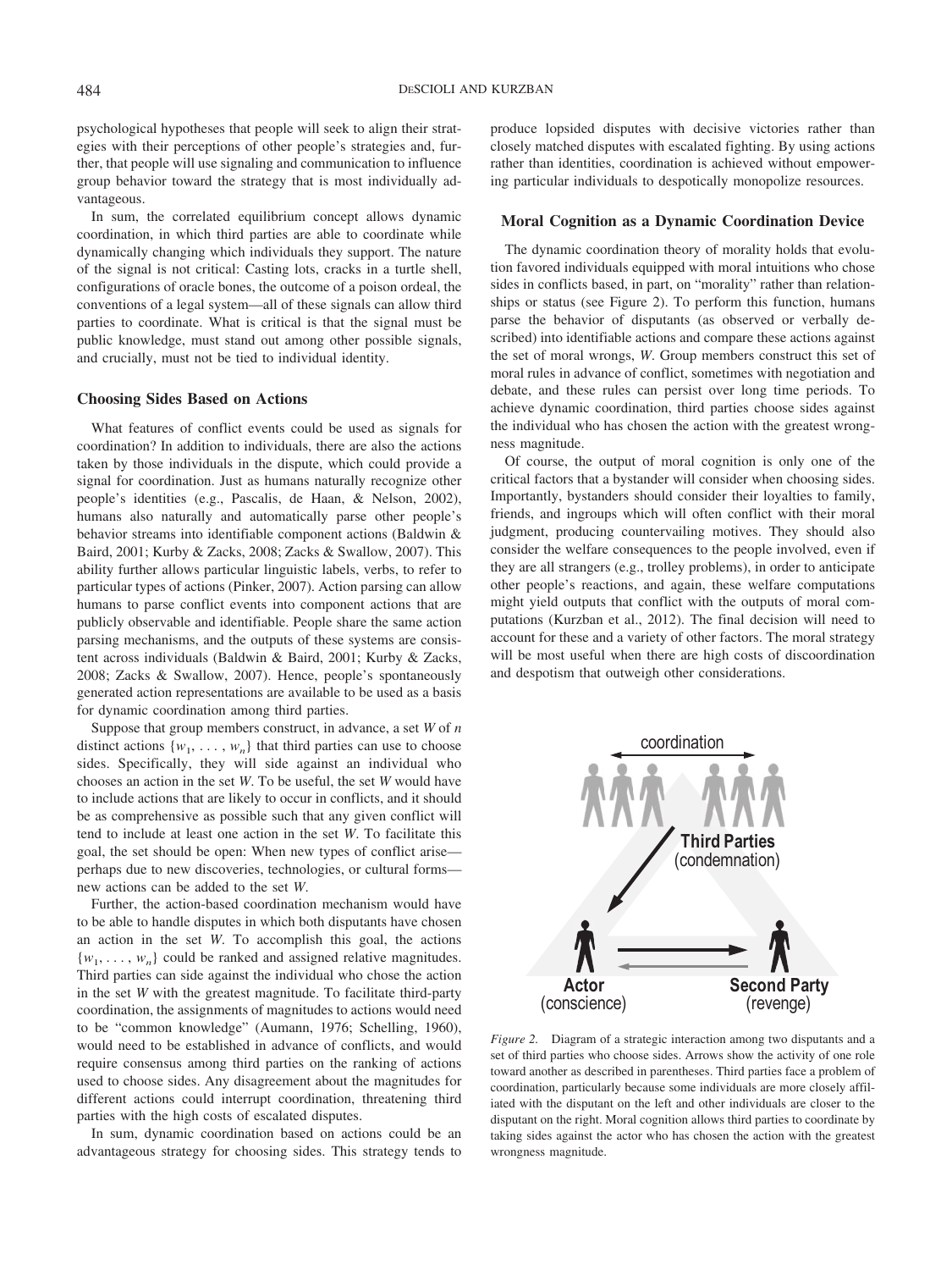In this way, moral cognition allows third parties to coordinate moralistic attacks, avoiding costly fights among themselves, without concentrating power in potential despots. We turn now to discuss how these ideas can explain the three principal components of moral condemnation: moral judgment, moralistic punishment, and moral impartiality. We conclude the section by discussing the relationship between condemnation and conscience.

## **Moral Judgment**

We propose that the moral dimension of human experience functions to map the contours of other people's side-taking decisions for potential disputes. Humans naturally and effortlessly assign moral values to people's actions so that, if necessary, they can predict which side other bystanders will take in disputes. Moral representations include a *perpetrator* and a *victim* (DeScioli, Gilbert, & Kurzban, 2012; DeScioli & Kurzban, 2009b; Gray & Wegner, 2009; Gray, Young, & Waytz, 2012) because these designations indicate which disputant to side against and which disputant to support, respectively, whereas the *condemner* role identifies other third parties for coordination. People's deep interest in other people's wrongdoing and other bystanders' moral opinions allows them to anticipate and respond to conflicts. In preparation for these perilous situations, individuals can use moral gossip to probe and negotiate which side they will take. In this sense, moral cognition is comparable to other computational systems designed to detect coalitional alignment using cues such as race, accent, or dress (Kinzler, Dupoux, & Spelke, 2007; Kurzban et al., 2001).

The dynamic coordination theory predicts that moral cognition will focus on locating coordination points that are independent of disputants' identities. Moral cognition focuses on actions because they provide a source of public signals for coordination. This explains why moral cognition uses Kantian "categorical imperatives": Lying is always wrong, as Kant (1785/1993) argued, because moral imperatives are not designed to promote beneficial behavior, but rather to allow third parties to synchronize sidetaking.

The particular contents of moral rules are not critical to their dynamic coordination function (but see The Content of Morality), just as the specific colors of traffic lights are not critical to their function ("go" could be signaled by blue instead of green). Actionbased coordination requires a set of moral wrongs that will pick out at least one action for a variety of conflicts about violence, sex, food, communication, property, etc. However, coordination by itself places few constraints on which specific actions will be moralized. For example, it is useful to have rules for fights over resources, but whether the rule is "do not steal" or the opposite "do not refuse to share" is not critical for third-party coordination, even if these different rules lead to opposite "wrong" individuals for a given conflict. As long as third parties agree on which rule applies, dynamic coordination is accomplished regardless of which side is found guilty and which innocent.

A third-party coordination function predicts that there will be a diversity of moral rules to cover the diversity of human conflicts. The various content domains of morality—violence, property, communication, sex, food, beliefs—can be understood as domains in which conflicts can occur, giving rise to the need to coordinate side-taking. Similarities among rules within each content domain result from their common source in a type of dispute, and these

similarities allow moral rules to be grouped together like any other set of objects (Haidt, 2007; Rosch & Mervis, 1975). Each type of dispute will tend to have its own domain-specific mechanisms (e.g., mate-guarding mechanisms differ from lie detection mechanisms), but what is distinctively moral about different content domains, such as infidelity or deception, is what they share in common—they cause disputes and side-taking. Hence, moral rules share a common set of properties across content domains (DeScioli, Asao, & Kurzban, 2012)—features associated with a dynamic coordination function.

Because novel types of conflicts can arise, moral cognition should be capable of generating new moral rules for new disputes. The cognitive process of "moralization" (Rozin, 1999) can be understood as a mechanism for extending moral strategies to novel types of conflict. Still, different moral rules need to be comparable, despite their diversity, to be used for coordination when both sides have chosen morally wrong actions. Indeed, people are able to compare the severity of different moral violations across content domains, such as violence and property offenses (Robinson & Kurzban, 2007). The output of moral judgment is not simply "right" or "wrong," but rather "wrong" actions are highly differentiated in wrongness magnitudes (unlike, e.g., grammar judgments).

Because third-party coordination places few constraints on rule content, this function is consistent with high variation in moral rules across cultures (Shweder et al., 1997). The particular rules in a cultural group might be determined by any number of factors, giving those rules greater signaling power than alternatives (see The Content of Morality). Emotions such as disgust, public conventions, welfare concerns, specific precedents, and other factors can converge and diverge to favor one rule over another. Furthermore, different human groups exploit different ecologies, encounter novel conflicts, and invent new moral rules to handle these situations. Because sources of conflict differ across cultures, moral rules should also be expected to differ. Convergence in moral rules is expected when similar problems arise across ecologies. To anticipate one argument below, to the extent that "do not steal" is a better rule than "do not refuse to share" from the standpoint of modern economic growth, these rules might have an advantage in cultural group selection (A. Smith, 1776).

The prevalence of destructive moral rules is consistent with a coordination function. The present theory holds that moral cognition functions to coordinate condemnation, not to promote beneficial behavior or to deter harmful behavior (but see The Content of Morality). This strategic goal is served by locating identifiable actions for condemnation regardless of whether these actions are harmful or beneficial. When beneficial or harmless actions provide useful signals for coordinated condemnation, moral cognition will have destructive effects by coordinating aggression toward individuals who have done no harm (McWilliams, 1996; Nozick, 1974). The dynamic coordination function, then, can explain why moral rules frequently have destructive consequences—a key feature left unexplained by previous altruism-based theories of morality.

A challenging issue for the dynamic coordination hypothesis is the occurrence of wrongs that appear to be solitary such as masturbation or suicide. If moral judgment is for choosing sides, then it is expected to focus on situations with two disputants. One possibility is that these wrongs are a consequence of the open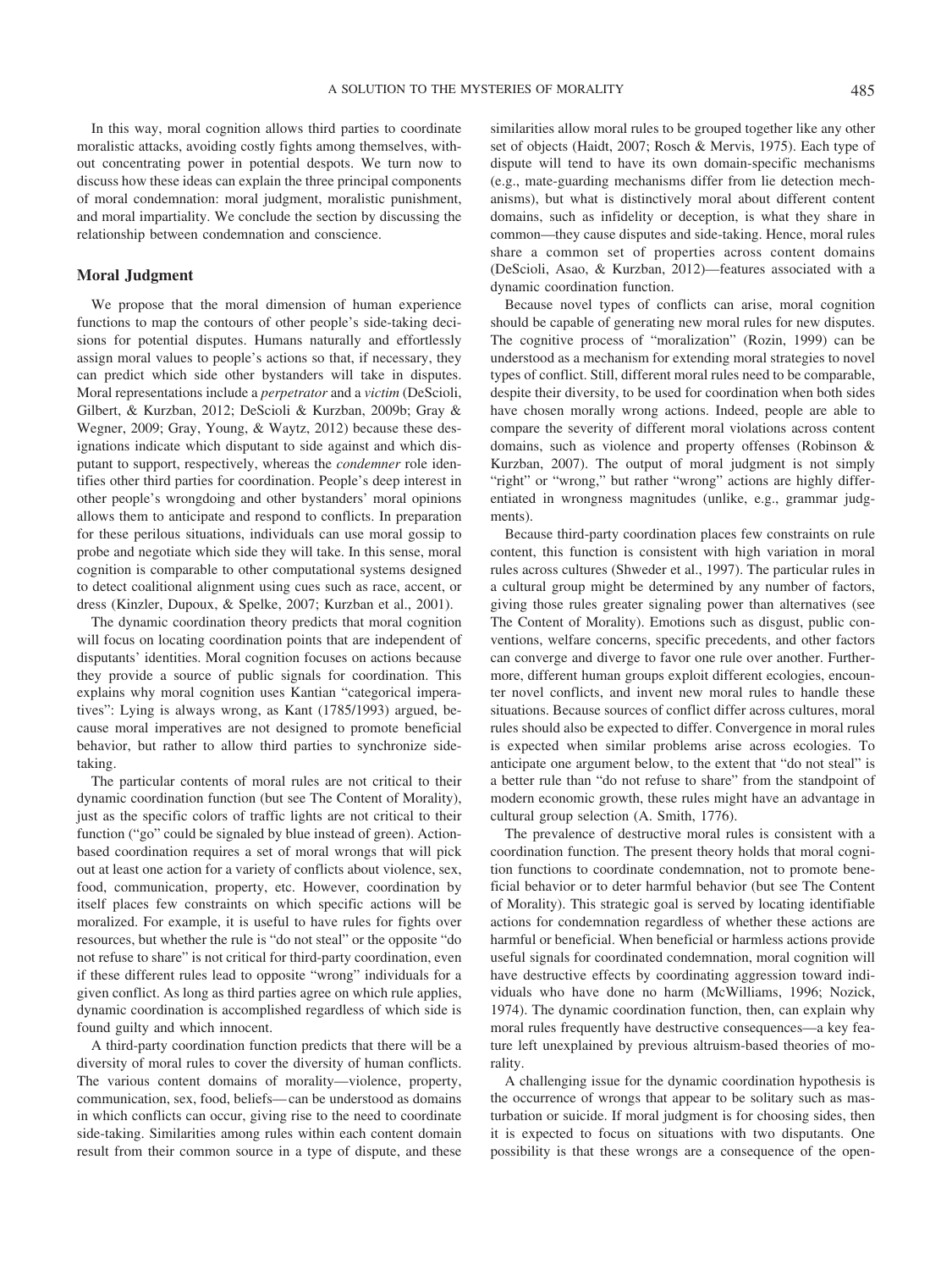ended nature of moral cognition, designed for accommodating new disputes. Once implemented, this feature might allow for a wide variety of actions to be moralized, even perhaps actions without victims. Moreover, in order to debate and agree on moral rules, humans might have evolved the ability to contemplate the wrongness of actions independent of current disputes or current victims. A related possibility is that people do in fact represent victims for apparently solitary moral violations. Indeed, previous research found that people who view "victimless" violations as wrong also tend to perceive victims of these actions (DeScioli, 2008; DeScioli et al., 2012; see also Gray & Wegner, 2009). For instance, among participants who thought suicide was wrong, 88% thought there was a victim, compared to 39% for those who thought it was not wrong. Similarly, for drug use these values were 89% and 40%, respectively, and for consensual incest between siblings, these values were 77% and 8%, respectively. Hence, it seems that people do represent victims even for victimless crimes which might reflect an underlying cognitive template that includes perpetrator and victim roles.

A dynamic coordination function imposes some important constraints on moral cognition. First, moral rules cannot be conceptualized as mere opinions or personal taste because this would undermine consensus building. If every person had their own moral rules, then moral judgment would be useless for third-party coordination. Indeed, many people view moral rules as more like objective facts than subjective tastes (Goodwin & Darley, 2008). This could also explain why people are averse to differences of opinion in moral matters (Haidt et al., 2003). Second, moral rules cannot be tied to the identities of individuals, particularly highstatus individuals, because this would allow for despotism. These are precisely those properties of moral cognition—universalism and independence from authority—that appear at the onset of children's moral reasoning (Posada & Wainryb, 2008; Smetana & Braeges, 1990; Smetana et al., 1993; Turiel, 1998). In short, a coordination function can explain why moral rules are highly variable and also why people vehemently reject variation, asserting the universality of their own morals.

#### **Moralistic Punishment**

The dynamic coordination theory offers a novel perspective on why people want costs to be imposed on moral violators: Moralistic punishment functions to signal which side the punisher is on for potential disputes. To choose sides effectively and convincingly, an individual must be prepared to support the favored party in taking any hostile measures that are necessary to secure their interests against the adversary. Minimally, taking sides would require verbal encouragement of those who prosecute the opponent. More boldly, individuals can engage in costly punishment themselves to clearly signal which side they are on, which could otherwise be in doubt.

Previous research provides evidence that moralistic punishment performs a signaling function (Kurzban et al., 2007; Piazza & Bering, 2008). In these experiments, third parties were given the opportunity to punish, at a cost, individuals who behaved selfishly toward someone else in an economic game. The experimental manipulation varied the anonymity of participants' punishment decisions. The results showed that there was greater moralistic punishment when decisions were public. This audience effect suggests that moralistic punishment sends a signal to other people, but what exactly is being signaled remains a matter of debate (Barclay, 2006). We suggest that punishment signals which side the punisher is on for potential conflicts arising from the situation.

Timing is important for costly moral signals. An early gesture of moralistic punishment can serve as a rallying cry to support one side. An early signal can foster dynamic coordination by broadcasting the moral righteousness of the favored party to other third parties trying to coordinate condemnation. Later, if coordination is successful, the costs of punishment are reduced via the growing numerical advantage of the condemners against the condemned. At this point, punishment is cheap and third parties can be more brazen, hurling insults and throwing stones to signal their alignment with the majority.

A useful design feature in a moral mechanism for taking sides is the ability to block concern for the wrongdoer's suffering. Sympathy for a wrongdoer's pain could motivate helping behavior, and such a display might be interpreted as siding with the perpetrator, potentially drawing attacks from condemners. Mechanisms that induce indifference or malevolence toward wrongdoers can preclude this outcome. This idea could explain historic phenomena such as public executions in which crowds of people enjoyed watching brutalities against people labeled as wrongdoers (e.g., Kadri, 2005). Similarly, in modern laboratory studies, participants showed insensitivity to pain and suffering when the person was viewed as a wrongdoer (T. Singer et al., 2006).

This account of moralistic punishment draws attention beyond the punisher and the perpetrator to the larger social world in which they are embedded. Humans live in a world of alliances in which disputes originating between two individuals can quickly escalate to include family, friends, and groups (Black, 1998; Chaux, 2005; Cooney, 1998, 2003; Phillips & Cooney, 2005). To minimize the costs of entanglement, third parties need to synchronize their side-taking decisions, and further, they need to unambiguously communicate their alignments to everyone else. In this strategic environment, moralistic punishment functions to signal which side the punisher is on, instead of being aimed at deterring behaviors such as lying, stealing, or incest. Moreover, what is signaled is not an enduring relationship but rather a momentary allegiance struck among third parties to avert an escalating conflict between rival alliances.

#### **Moral Impartiality**

The dynamic coordination hypothesis predicts that moral judgment will be impartial—independent of the actors' identities. This feature distinguishes dynamic coordination from alternative strategies for choosing sides. To avoid the perils of despotism and discoordination, third parties must coordinate based on some observable signal that is independent of the identities of the disputants.

Impartiality is a fundamental and universal feature of moral cognition (DeScioli & Kurzban, 2009b; Tetlock, 2002; Tooby & Cosmides, 2010). Importantly, this claim does not imply that people will always judge impartially. On the contrary, impartiality is costly to people's relationships, and they will need to balance the benefits of partiality against the costs of discoordination with the adversary's supporters. People can use different strategies to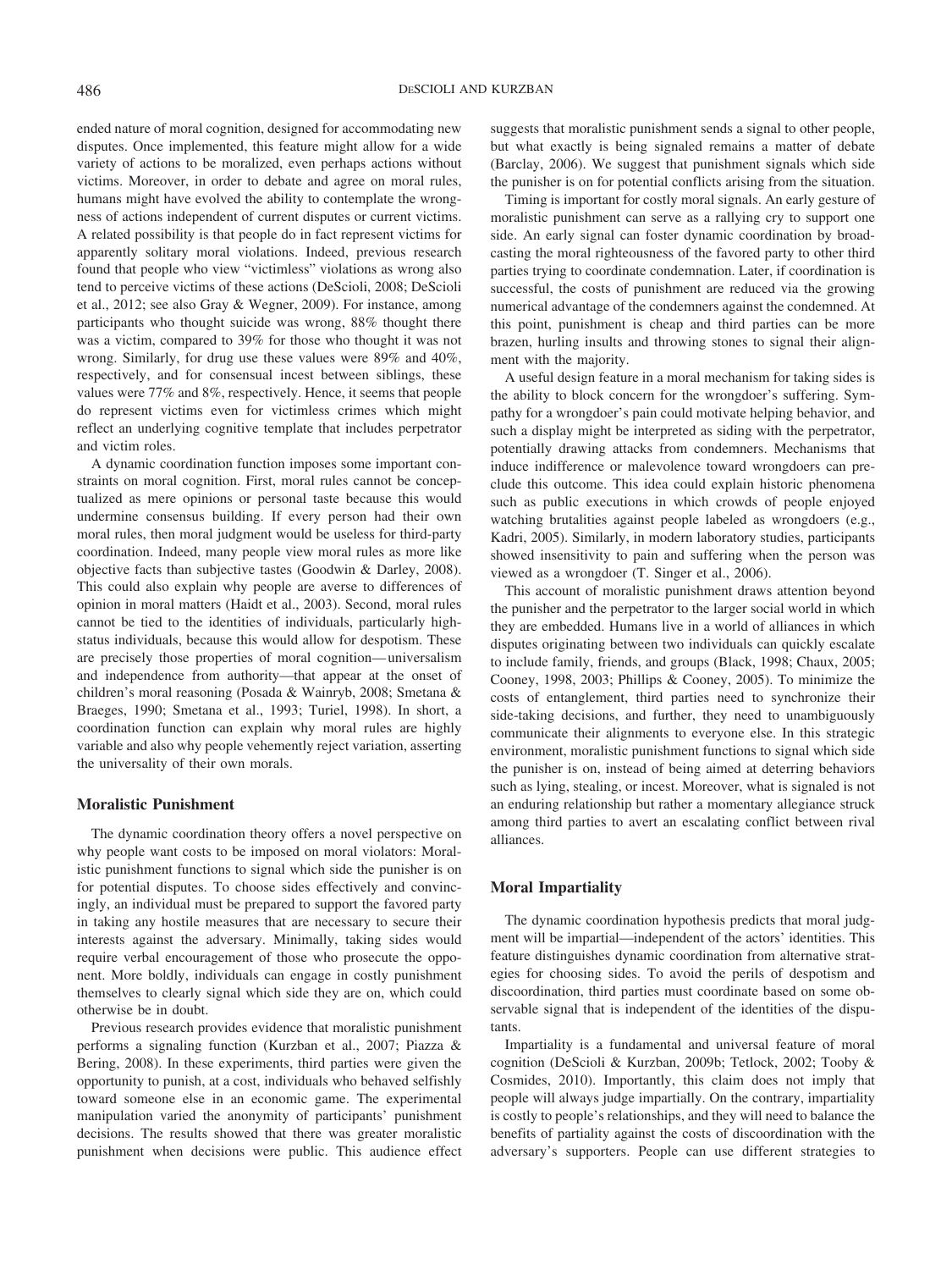choose sides, but the distinctively moral strategy is one that ignores individuals' identities.

It is the appearance of impartiality that is most critical. If the appearance can be maintained, despite actual partiality, then the benefits of coordination and supporting allies can be reaped simultaneously. The problem for third parties is negotiating side-taking with other third parties who have stronger loyalties to the adversary. Partiality creates the problem of alliance-based escalation in the first place. Individuals cannot use their own personal ties as a basis to persuade the adversary's allies to abandon their personal ties. At the same time, there is a strong incentive to fake impartiality while actually supporting allies or opposing enemies. For example, this strategy could be facilitated by cognitive systems that start with moral conclusions and generate post hoc beliefs about harm, intentions, causality, and force (Alicke, 1992; Haidt, 2001; Knobe, 2005; Young & Phillips, 2011) in order to use these beliefs to provide a seemingly impartial basis for judgment, aimed at persuading other people (Mercier & Sperber, 2011). In turn, humans should be vigilant against other people's deceptive use of impartiality, which might explain strong reactions against moral hypocrisy (Kurzban, 2010).

The strategic importance of impartiality makes it a point of vulnerability against alternative social orders based on bandwagoning or alliances. Individuals with high status or strong alliances might prefer a social world in which bystanders choose sides based on power or relationships, rather than morality. These individuals need to undermine impartiality in order to establish alternative rules for bystander side-taking. One way to accomplish this goal is to take advantage of the openness of moral cognition. This openness allows people to moralize defiance of authority or disloyalty to allies (Haidt, 2007). These paradoxical moral rules can promote partiality, thereby disabling moral coordination while favoring a social order in which people choose sides based on power or relationships. On the other hand, the moral force of impartiality can be leveraged to counter and delegitimize rules against defiance and disloyalty, thereby favoring a social order based on moral rules. Hence, impartiality is a major battleground on which individuals compete to influence group side-taking strategies authority versus relationships versus morality (see Moral Disagreement: Strategic Morality).

Impartiality sets moral cognition in stark relief against altruistic behavior such as kin altruism. Human parental care, for instance, is not impartial. People care for their own children more than others' children. Indeed, relatedness is a very strong predictor of altruistic behavior (Burnstein, Crandall, & Kitayama, 1994; Gaulin, McBurney, & Brademan-Wartell, 1997; M. S. Smith, Kish, & Crawford, 1987). For moral decisions, however, altruistic mechanisms are undermined by moral judgment, leading humans to fail to maximize benefits to kin when doing so requires violating a moral rule. Kurzban et al. (2012) found that many participants reported that they would not kill one sibling to save five siblings, which is the opposite of what kin selection predicts and what has been observed in similar decisions in nonhuman species such as burying beetles, which kill some offspring to feed the bodies to other offspring (Mock, 2004).

In sum, the puzzle of moral impartiality can be explained as a critical element of a strategy for choosing sides. If third parties were to choose sides based on relationships, then they would risk costly discoordination. At a minimum, individuals must publicly

declare impartial judgment—even if this damages their alliances—to try to reach consensus with other third parties.

## **Moral Conscience**

We have applied the dynamic coordination model to three features of moral condemnation: judgment, punishment, and impartiality. In this section, we turn our attention to moral conscience. By explaining condemnation, the dynamic coordination model can simultaneously explain why people have conscience mechanisms for avoiding morally wrong behavior—to prevent moralistic punishment (e.g., DeScioli, Christner, & Kurzban, 2011). Punishment is a powerful force that can potentially explain the evolution of any behavioral adaptation selected for by the costs imposed by punishers (Boyd & Richerson, 1992). Moral conscience might function in part as a defense system for avoiding actions that, if detected, could provoke a coordinated attack by third parties.

This theory casts a new light on Kantian categorical imperatives and nonconsequentialism in moral judgment. Recall that Kantian decisions involve making choices subject to action constraints:

max 
$$
u
$$
(**y**), subject to the constraint,  $a \notin W$ .

This decision procedure can be understood as a mechanism for anticipating and avoiding condemnation by third parties, who use the action set *W* as a source of public signals for coordinating punishment. That is, actors' moral action constraints are a counteradaptation to a different cognitive mechanism used by third parties, which specifies choosing sides against the player who has chosen an action in the set *W*.

Nonconsequentialism occurs because moral cognition is not primarily designed for promoting altruistic behavior or beneficial consequences, but rather for third-party coordination. The moral rule "do not kill" works just as well for third-party coordination when killing one person can save five people. Hence, the coordination theory is consistent with empirical results from moral dilemmas such as the footbridge trolley problem, showing that moral judgments do not track welfare outcomes (Mikhail, 2007). Instead of welfare, moral judgments are attuned to details of the actor's behavior such as whether the violation occurred as a means or a byproduct (Cushman, Young, & Hauser, 2006; Mikhail, 2007). This observation can be understood as resulting from the role of action parsing in third-party coordination. Any structural features of behavior that influence action parsing can in principle influence wrongness judgments by changing how observable and identifiable the wrongful actions are for a given event. If so, then moral judgment tracks the quality of the coordination signal available to third parties, rather than the benefits or harm caused by actors.

Nonetheless, because people can moralize a range of identifiable actions, they can in principle moralize nonconsequentialist decisions themselves, as, for example, advocated by utilitarian philosophers. That is, it is possible to use the expected consequences of actions to make moral judgments and coordinate side-taking. There are several reasons why this approach is not more prevalent. First, consequentialist behavior might not be a category that is sufficiently identifiable to be useful for coordination, perhaps being too high level compared with more basic categories such as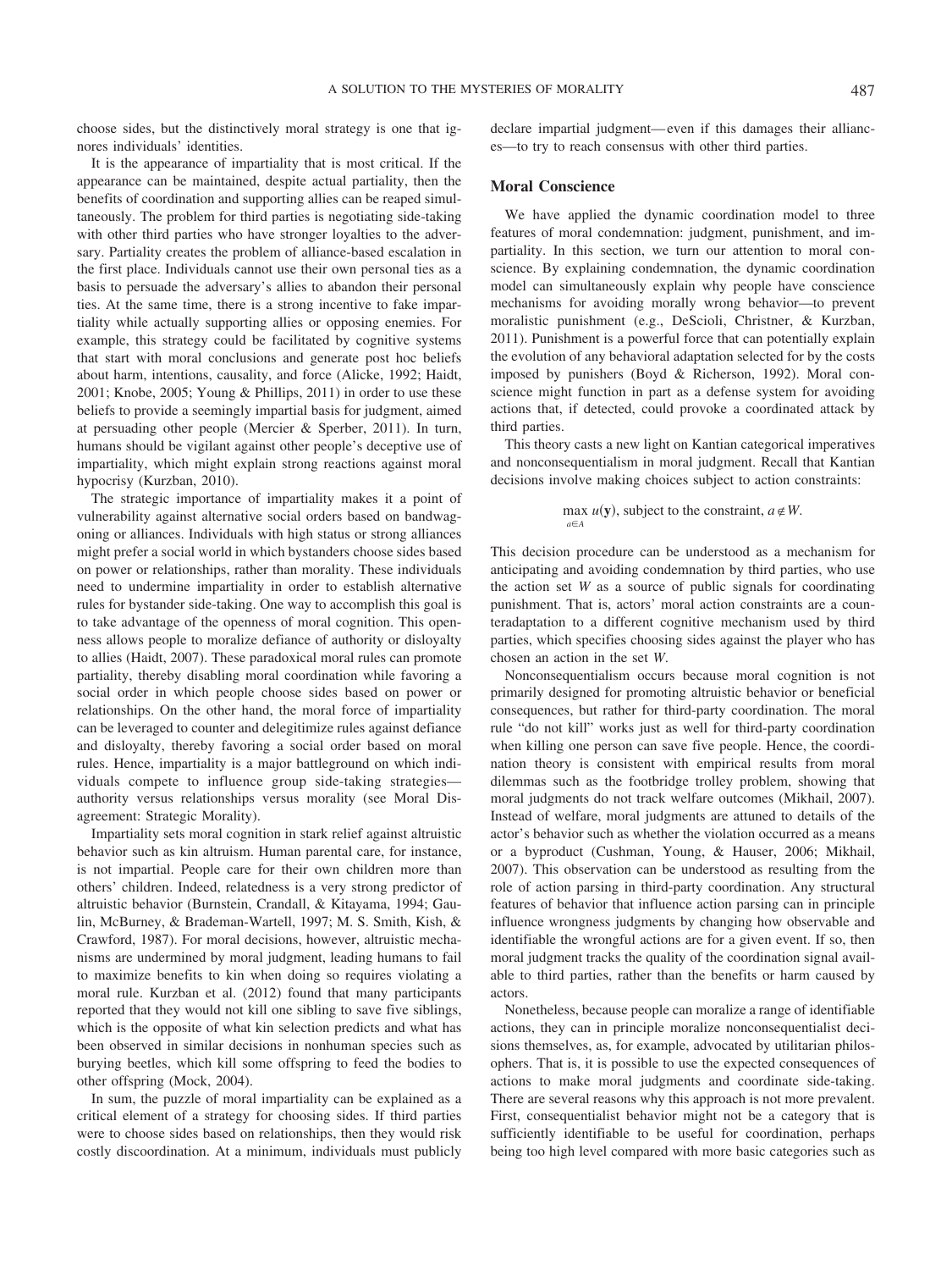lying, killing, and stealing. Second, welfare consequences might be particularly difficult to use for coordination given that they tend to be the basis of the dispute in the first place. That is, different sides will tend to disagree on the weight to put on each disputant's welfare, potentially making welfare judgments ill-suited for coming to a consensus. In sum, nonconsequentialism in moral conscience might be explained as a defensive strategy, which in turn can be explained by the details of the coordination problem confronting bystanders who choose sides.

#### **The Content of Morality**

The openness of moral cognition to new and revised moral rules creates the potential for moral variability and secondary processes that shape this variability. In this section, we explore how the evolution of moral mechanisms gives rise to a secondary strategic game in which individuals seek to establish moral rules that serve their personal interests (Kurzban, Dukes, & Weeden, 2010; Tooby & Cosmides, 2010; Weeden, 2003). We suggest that this secondary and derivative game shapes the observed content of moral rules, both the themes and variations across cultures. Once morality was possible, new adaptations evolved, designed to steer the particular rules used by a group to the individual's advantage.

The threat of moralistic punishment creates opportunities for those who can influence the set of moral wrongs, *W*, in their group. By advocating particular moral rules, the weapon of collective punishment can be directed toward behaviors against one's personal interests. This goal could be accomplished through adaptations for proposing, debating, negotiating, and revising moral rules.

#### **Moral Consensus: Rawlsian Morality**

People will favor moral rules that are in their personal interest, and some self-serving rules also happen to be in everyone else's interest. A rule against killing, for instance, can benefit anyone who can be killed: Everyone can agree that other people should not kill, even if they themselves prefer to be able to kill, particularly because they do not know in advance whether they will be the killer or the victim.

We refer to this type of rule as *Rawlsian morality* (Kurzban et al., 2010) after the philosopher John Rawls (1971), who argued for adopting the set of moral rules that people would choose if they did not know their own identity in society (Binmore, 2007). For example, it is in most people's interest to favor a rule against deception because they do not want to be deceived. Similarly, a rule against breaking contracts is in everyone's interest because they do not want others to break contracts with them, and moreover, their own contracts are more credible when enforced. Rawlsian moral rules are not the only moral rules, but we would expect them to be the most stable and universal (Binmore, 2005; Binmore & Samuelson, 1994).

However, we emphasize that Rawlsian rules are self-serving only when other people are using moral rules to choose sides. When, for instance, individuals choose sides based on status, high-status individuals have no incentive to favor a moral rule against violence. If a low-status individual assaults a powerful person, then the bandwagoning group will side with the powerful individual, and a moral rule would offer no additional protection. This idea can explain why people ignore basic moral rules when they are in extremely hierarchical groups (e.g., the Nazi regime; Zimbardo, 2007). When morality-based coordination is interrupted in extreme environments such as warfare or rioting, people can be expected to discount or ignore moral evaluations, instead making decisions based on other factors such as self-interest, altruism, or group loyalty. Rather than being blindly "internalized," people's observance of moral rules depends on circumstances, especially whether other people are currently using moral rules to choose sides. Rawlsian morality holds general appeal only in a particular social order: When bystanders choose sides based on impartial rules (rather than status), then rules against actions such as killing, assaulting, and lying are favored by everyone, including both highand low-status individuals.

In sum, Rawlsian morality is the prototypical moral category, including rules against killing, stealing, and lying. These rules serve most people's interests, and they likely contribute to the common public sentiment that morality is an intrinsically benign and positive force in society, as well as the tendency among researchers to view morality as a form of altruism (DeScioli & Kurzban, 2009b). This uncritical positivity ignores an abundance of destructive and antagonistic moral rules, possibly as part of an intuitive strategy to deny the validity of moral rules against one's interests. Humans are, understandably, a morally anxious species because of their dependence on moral rules for security in a complex world of rival alliances. The stability and universality of Rawlsian morality offers comfort while so many other moral rules are under intense negotiation, the issue we turn to next.

#### **Moral Disagreement: Strategic Morality**

There is not, of course, always agreement on moral rules. People disagree about abortion, animal rights, drug use, homosexuality, promiscuity, digital property rights, and many other issues. Individuals stand to gain by proposing and defending moral rules that benefit themselves. When different people have different interests, moral disagreement is likely to result.

For example, research shows that humans pursue a range of mating strategies including short-term and long-term mating (Buss, 2006). If individuals differ in their mating strategies, then they will tend to disagree about rules that impede or facilitate particular strategies. Weeden (2003) applied this idea to abortion, and his data suggest that those people who benefit from promiscuous sexual practices are more likely to be pro-choice, whereas those people who benefit from monogamy are more likely to be pro-life. Similar differences would be expected to be observed for rules about fornication, adultery, and contraception. People's life history strategies determine the moral regime that most benefits them, though these are not the reasons they present when defending their moral positions (Kurzban, 2010; Kurzban et al., 2010). Instead, people claim their positions derive from general principles of potentially universal appeal, which could be aimed at persuading other people who are otherwise indifferent or opposed to their position (Tooby & Cosmides, 2010).

Digital property rights offer another example. People who produce information—music, books, scientific theories—benefit from being able to sell this information. Consumers of information benefit from being able to acquire these products at no cost. Digital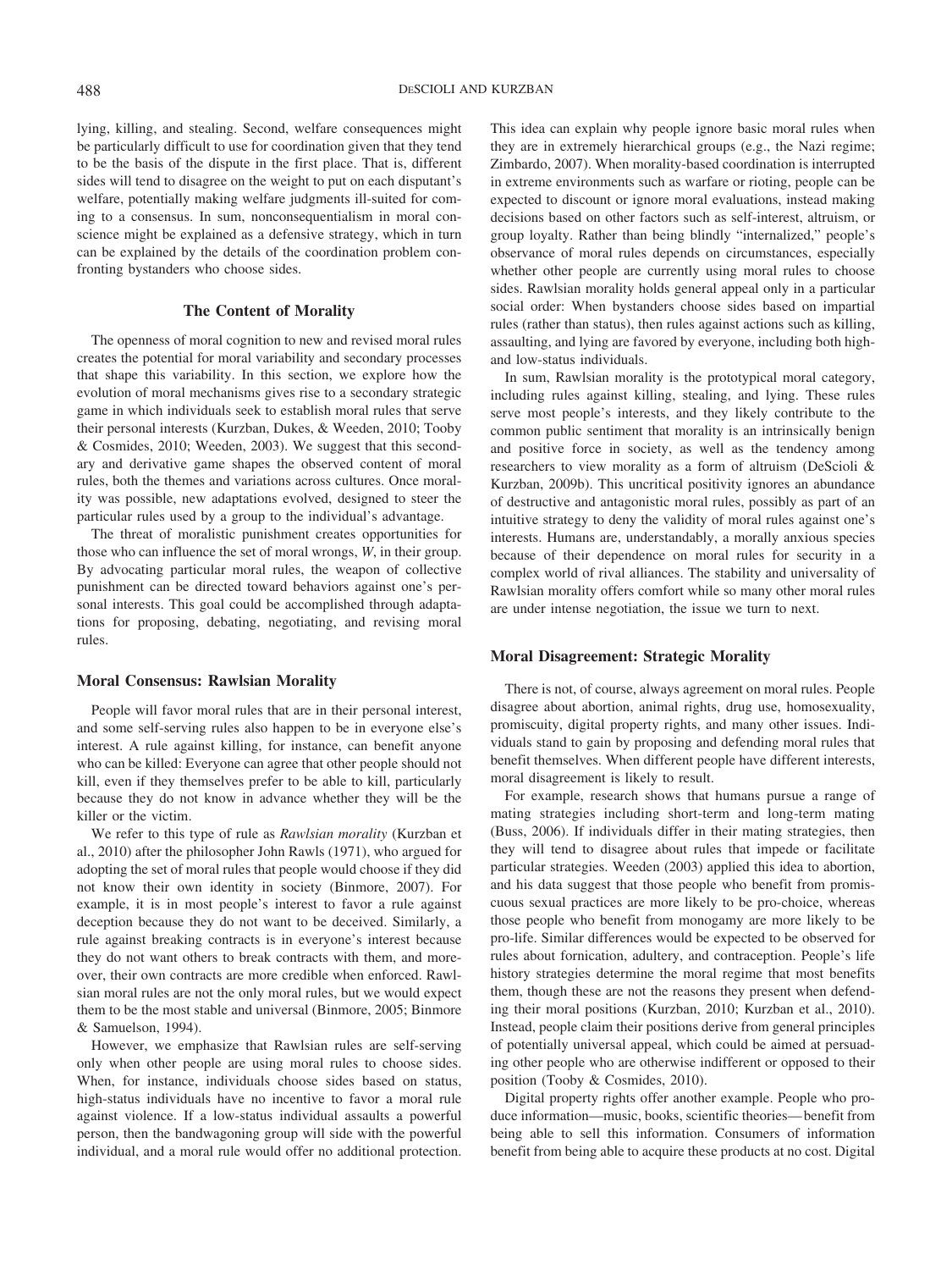consumers benefit from a "share everything" rule, whereas producers benefit from a "take nothing" rule.

Moral rules about authority and loyalty might be expected to be particularly contentious because they can potentially undermine moral impartiality. Particularly powerful individuals can benefit by moralizing disobedience, whereas powerless individuals moralize the opposite, oppression and coercion. If the powerful can establish rules against insubordination, then bystanders will choose sides based on authority, effectively converting a moral social order into an authoritarian order where the bandwagon strategy prevails. Similarly, well-connected individuals with particularly strong alliances can benefit by moralizing disloyalty, whereas less connected individuals moralize the opposite, favoritism. Again, what is at stake is whether bystanders will choose sides based on relationships or based on impartial action constraints. Consistent with these ideas, there is particularly strong disagreement for moral rules about authority and loyalty (Haidt & Graham, 2007). This observation can be explained by the fundamental tension between authority, loyalty, and impartial morality as alternative strategies for choosing sides.

These struggles to control the rules have been discussed in the legal literature. The "conflict model" holds that criminal laws are created through an "on-going struggle between vested interest groups which seek to have their particular values legitimated and supported by the coercive power of the state" (Thomas, Cage, & Foster, 1976, p. 110). An analogous but informal process occurs in people's interpersonal lives as individuals argue about the moral rules that will govern their side-taking decisions in disputes.

In short, moral rules restrict an actor's scope of behavior, and some rules impose greater costs on some people than others. This leads to conflicts about the content of moral rules, particularly when strategic interests are in play (Robinson & Kurzban, 2007), though we emphasize that the strategic elements are not always obvious, even to actors themselves (Kurzban, 2010; Weeden, 2003).

#### **Moral Epidemiology**

A dynamic coordination function requires flexible moral systems that can learn the local moral rules of particular groups and can create new rules for new conflicts through the moralization of actions (Rozin, 1999). Moral learning mechanisms allow humans to mint, acquire, and transmit moral rules. These processes create the potential for an epidemiological approach that can explain moral content in terms of the factors that influence the social transmission of moral rules. As we argue above, Rawlsian rules are likely to be adopted because they are self-serving, and the transmission of strategic rules depends on struggles among opposing interest groups to control the rules. We now address two other factors that influence rule transmission: cultural group selection and emotions.

In cultural group selection, a practice spreads by providing a competitive advantage to groups that have the practice. That is, socially acquired representations can produce feedback loops on their frequency by enhancing group success (Boyd & Richerson, 1985; see Binmore, 2005, for extended discussion of cultural group selection for social rules). Consider, for instance, two types of property rules. One rule is "share everything," in which a person who withholds resources from another person is condemned. The

other rule is "take nothing," in which a person who takes an object from another person is condemned. Depending on the distribution of resources, one of these rules might be more advantageous than the other for group success. The Nuer conquest of the Dinka provides an example of one group gaining an advantage over another group due to cultural property rules (Boyd & Richerson, 2005). Another potential example is the spread of "take nothing" rules in the modern world through colonization by cultural groups that developed these rules (Hayek, 1944).

Moral rules might also spread due to their interaction with human emotional programs. Consider disgust, an emotion closely linked with moral condemnation. Given strategic debate over moral rules, the moral learning system might be designed to accept moral rules about behaviors that the person would not want to do anyway. Disgust can be thought of as a motivational system that steers people away from particular fitness costs associated with pathogens (Kurzban & Leary, 2001; Oaten, Stevenson, & Case, 2009), inbreeding (Lieberman et al., 2003, 2007), and toxins. We suggest that disgust acts as an input to moral cognition, increasing the perceived wrongness of an action. By condemning disgusting actions, people can favor those moral rules that do not impinge on their own interests. This idea can explain why rules are more likely to persist over time if they are about disgusting actions (Nichols, 2002) as well as why experiencing disgust increases condemnation of moral offenses (Eskine, Kacinik, & Prinz, 2011; Schnall, Haidt, Clore, & Jordan, 2008; Wheatley & Haidt, 2005). This model implies that different disgust reactions in different people can lead to moral disagreement. If, for example, some people view eating meat as disgusting, they will favor rules against it, but other people who do not experience disgust will tend to disagree with this moral stance (Fessler, Arguello, Mekdara, & Macias, 2003; Fessler & Navarrete, 2003; Rozin, Markwith, & Stoess, 1997). Similarly, individual differences in people's sexual aversion to incest influence their moral judgments of incest (Lieberman & Lobel, 2012).

## **Dynamic Coordination Explanations for Moral Phenomena**

This section examines several important moral phenomena using the dynamic coordination theory. Because the present model posits a very different function for moral cognition than previous models of morality, it makes a number of predictions that diverge substantially from other models and explains a number of phenomena that are puzzling from the point of view of other accounts. Here we provide examples of how the theory can be applied rather than a comprehensive account of phenomena it can explain, which can be developed in future research.

#### **Trials by Ordeal and Combat**

Throughout history, a variety of cultural groups have used trials by ordeal and combat to resolve disputes (Kadri, 2005). In these practices, the moral wrongness of a disputant is determined by subjecting them to fire, boiling oil, freezing water, dueling, and other painful rituals. Emerging unscathed from the ordeal is interpreted as a sign of innocence, whereas injury signifies guilt. Evidence of the use of these trials can be found in the Old and New Testaments, the Code of Hammurabi, and in places ranging from India to Burma to England and continental Europe (Eidelberg,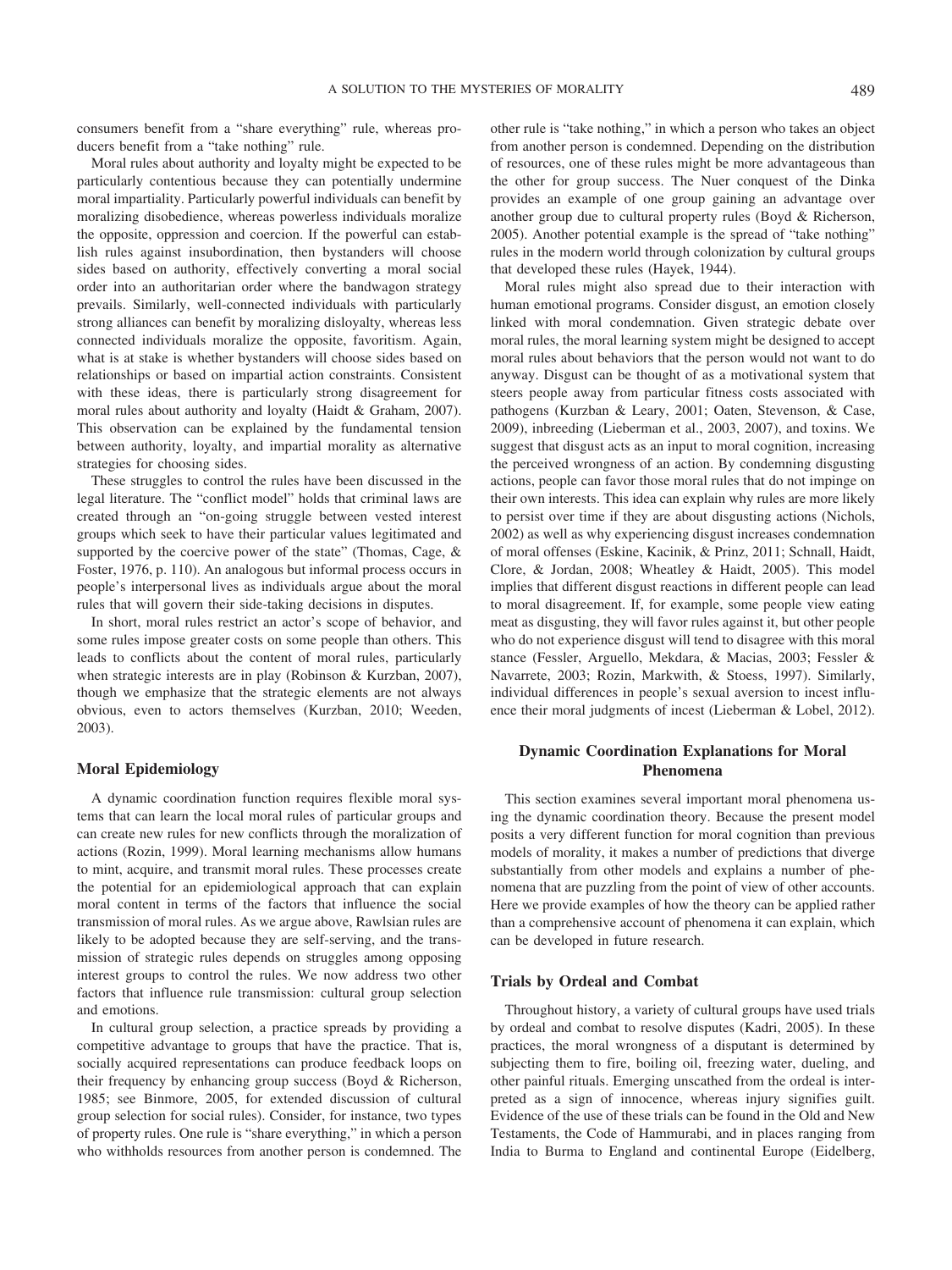1979). The practices continue in modern times, such as a case in Liberia in 2007 when four people accused of theft had red hot metal applied to their legs and were judged innocent because they did not flinch.

Why have so many human groups independently developed the practice of determining who is right and who is wrong by using arbitrary contests? Ordeals do not seem well designed to target punishment toward cheaters and other harmful individuals. Trials by ordeal and combat can be understood as dynamic coordination devices that allow bystanders to coordinate side-taking. By choosing sides based on the outcome of an ordeal, rather than status or personal alliances, bystanders can avoid despotism and discoordination. In this sense, trial by ordeal is functionally similar to a public coin flip used for coordination. Especially the more graphic ordeals, such as using fire or boiling oil, could provide a clear public signal. Viewing the outcome of the ordeal could allow everyone in the local community to come to the same conclusion about the person's guilt, knowing that others will reach the same conclusion as well. Trials by ordeal and combat might share this deep structural similarity with moral condemnation, which could explain why people interpret these trials in moral terms rather than as amoral techniques for dispute resolution.

## **Criminal Law**

Theories of criminal law have traditionally focused on the functions of retribution and deterrence. We suggest that an additional approach is to view criminal law as a cultural extension of moral cognition that performs a dynamic coordination function. In conflicts, bystanders not only need to coordinate taking sides but also need to coordinate on the magnitude of punishment that fits the crime. The adversaries of the guilty party will tend to seek harsher punishments, whereas the perpetrator's family and friends will favor more lenient penalties. To preserve the possibility of coordination and the benefits of impartiality, these opposing groups need to coordinate their decisions about the magnitude of punishment. To accomplish this aim, individuals need to be able to rank moral violations and to assign punishments accordingly. Indeed, research shows that judgments of offense severity are highly consistent across individuals in domains such as harm and theft (Robinson & Kurzban, 2007). We suggest that moral intuitions for coordinating punishment decisions explain the emphasis on proportionality in criminal law.

The dynamic coordination function differs from traditional notions of retribution because the function is bystander coordination rather than satisfying a need for revenge or for perpetrators to suffer. We do not deny that people have revenge systems (McCullough et al., 2010, in press), but these mechanisms focus on violations against oneself or one's allies and often aim for maximum rather than proportional retaliation. In contrast, third-party punishment and the emphasis on proportionality seem better explained by a coordination function.

A coordination function also sharply contrasts with the utilitarian perspective, which holds that punishment should aim to deter harmful behavior. Deterrence theorists focus on two parameters as inputs: the damage done and the probability of detection. From a coordination perspective, the probability of detection, which is often unknown, does not provide a clear public signal for coordination, and hence, this is one variable that distinguishes these

models. Indeed, contrary to the deterrence model, research suggests that punishment decisions are insensitive to the probability of detection (Baron & Ritov, 2009; Carlsmith, Darley, & Robinson, 2002).

A number of more specific features of criminal law might be explained by a coordination function. For instance, many legal scholars have debated the rationale for treating attempted crimes as less severe than completed crimes. This difference seems peculiar given that a failed attempt can result from seemingly irrelevant factors, such as skill with a gun or vagaries of chance. If, however, the law functions as an action-based coordination device, then attempted crimes do not generate a violating action—in legal terms the *actus reus*, or "guilty act"—and therefore do not produce a strong signal for action-based coordination.

## **Moralistic Religion**

Why are the major organized religions so moralistic (Kurzban & DeScioli, 2009)? At the core of Judaism, the Ten Commandments specify actions that will be punished (ranked in order of severity). The symbol of Christianity is a crucifix for executing wrongdoers. Religious organizations moralize countless behaviors including art, science, usury, sexuality, and reproduction. Condemnation is directed not only at members but also at nonmembers, as illustrated by the long history of brutal persecutions for heresy and blasphemy (Levy, 1993). Today religious organizations continue to mint moral rules for new medical technologies such as contraceptives, stem cells, gene therapy, cloning, embryo cryopreservation, and artificial fertilization.

Gellner (1988) argued that one of the original functions of organized religion was to coordinate side-taking in disputes. With the development of agriculture, human groups were able to generate greater surpluses of resources. The opportunity to take and the need to defend these surpluses supported groups of warriors who specialized in fighting. These groups of fighters formed escalating alliances and counteralliances, which created the problem of choosing sides in disputes. Gellner argued that organized religion functioned to help local warlords choose sides in disputes by declaring which side was legitimate, or "right," and which side was "wrong," writing, "The sword may dominate, but the priests help crystallize cohesion among swordsmen. They arbitrate among them, and enable them to gang up successfully" (p. 276).

If organized religion functions to coordinate side-taking, then this could explain why morality is a central part of these organizations. Religious leaders might use the same strategic logic as moral cognition to solve a similar problem arising at the level of neighboring political groups. Many of the accoutrements of organized religion can be interpreted as instruments designed to amplify their coordination signal. Enormous cathedrals act as physical coordination points designed to broadcast uniquely powerful moral judgments. Devoted religious congregations that hold regular meetings can be understood as pervasive communication networks ever ready to receive condemnation signals from holy leaders. Religious rituals with public, repetitive, and coordinated movements generate common knowledge (Chwe, 2001). Elaborate supernatural stories written in holy books augment the uniqueness and attraction of sacred condemnation signals. Interestingly, for coordination purposes, it is not critical for people to believe in the divinity of the religion's authority. As Gellner wrote,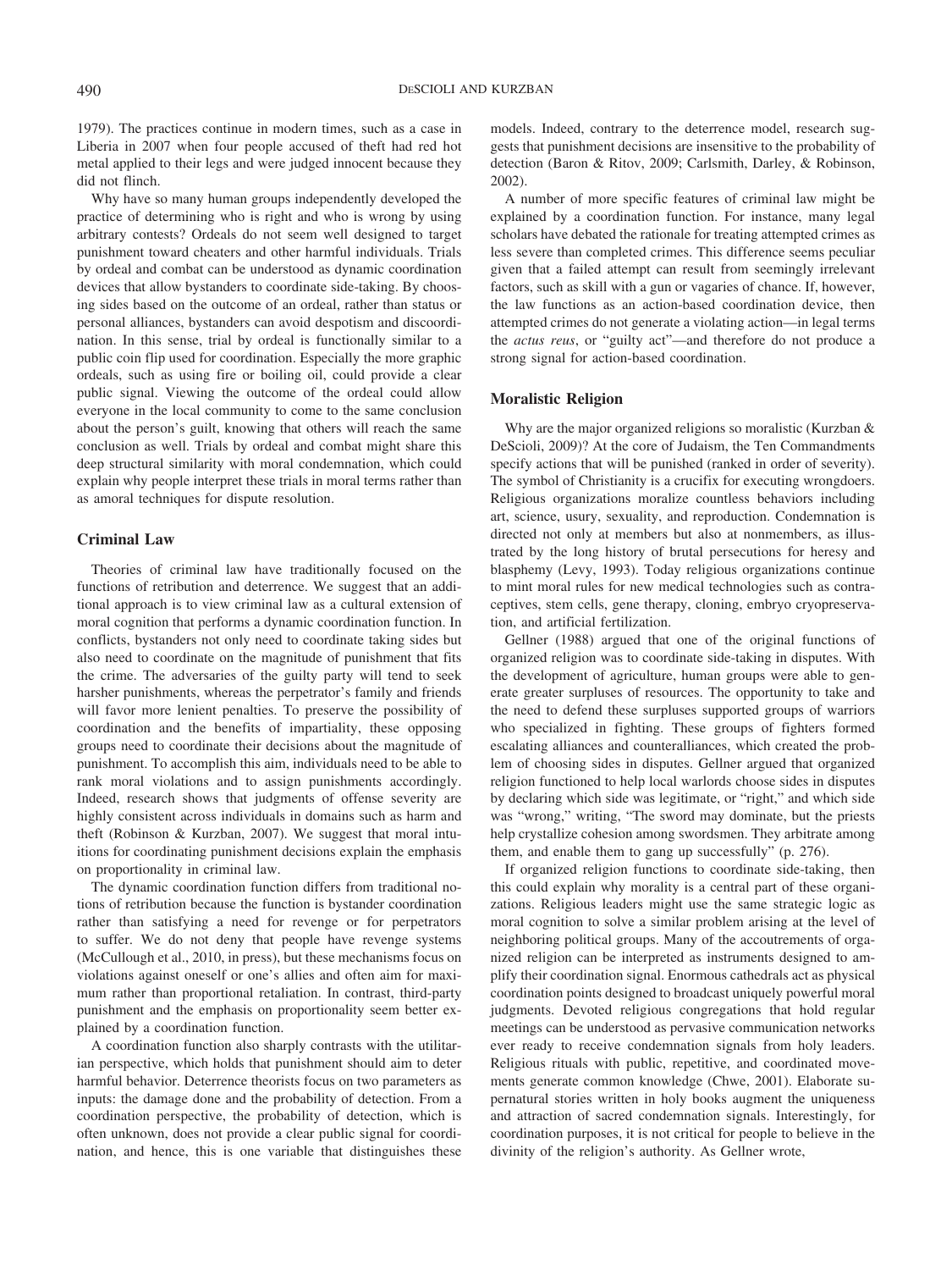This does not, once again, imply that individual thugs are so overawed in their hearts by the organization's claim to exclusive moral authority. . . . It merely requires that all of them publicly go through the appropriate motions of respect, and hence that each single one knows that the others will respect the doctrine, so that, in following it, he will join the larger battalions. (p. 96)

By claiming "moral authority," religious leaders commit what appears to be a conceptual contradiction. The moral strategy is distinct from an authority strategy in which people bandwagon and choose sides based on status. Morality is intrinsically antiauthority because it focuses on actions rather than a person's identity or status. Of course, this idea implies that if an individual or organization seeks unrivaled power, it will need to preempt or disable people's antidespotic moral countermoves. Perhaps one solution is to attempt to construe morality as derived from the particular status hierarchy of the organization. This is likely to be very difficult and might require special conceptual tricks such as identifying the highest ranking leader as an impartial nonhuman supernatural agent. This assertion of a divinity itself creates many suspicions and discrepancies that each need to be addressed with fictional elaborations of ever-increasing complexity. Still, if creative entrepreneurs can resolve these issues, then they can transition from a moral social order to an authoritarian social order in which the purveyors hold disproportionate power and influence.

#### **The Action–Omission Distinction**

A key characteristic of moral judgment is that morally violating omissions are judged as less wrong than commissions (Cushman et al., 2006; DeScioli, Bruening, & Kurzban, 2011; DeScioli, Christner, & Kurzban, 2011; P. Singer, 2009). The omission effect occurs across a variety of moral domains. For instance, it is judged less wrong to keep extra change from a cashier than to take extra change, and it is judged less wrong to allow illicit sex to occur than to initiate it (DeScioli et al., 2012). This distinctive informationprocessing pattern offers an important test case for theories about moral cognition as well as potentially providing insight into a number of other effects in moral cognition.

P. Singer (2009) has emphasized the global harms that result from the omission effect. People in modern affluent societies enjoy many luxuries while billions of other people suffer from preventable diseases, water shortage, and malnutrition. People's omissions of helping cause tremendous harm, yet moral judgment is largely silent on the issue, focused instead on sins of commission with consequences that are trivial in comparison. Leniency and indifference toward omissions is difficult to reconcile with the idea that morality functions to improve welfare. From the perspective of coordination, however, the signal generated for coordination is critical, not the harmfulness of a behavior. Ongoing, vague, and manifold omissions do not reliably produce discrete, distinct, and unique action representations that can be used to synchronize third-party condemnation. This is not to say that inaction cannot be moralized—this can be facilitated by redescribing, for instance, an omission of payment as (the "action" of) *breaking* a contract.

To understand omissions, it is important to distinguish decisions to omit (conscience) from judgments about others' omissions (condemnation). DeScioli, Christner, and Kurzban (2011) tested whether the omission effect in conscience is explained by reduced condemnation for omissions. Participants were given the opportunity to take money from someone by either commission or omission. The experimental manipulation varied whether a third party had the opportunity to punish the decision maker. Participants were more likely to choose omissions when they could be punished, showing that the choice of omissions is not an error but rather a strategy for avoiding condemnation.

This finding by itself leaves unexplained why condemnation is reduced for omissions. DeScioli, Bruening, and Kurzban (2011) proposed that omissions are condemned less harshly because it is more difficult to coordinate condemnation for omissions than commissions. They found that the omission effect is eliminated when the perpetrator presses a button that does nothing but leaves transparent and public physical evidence of their decision. This result suggests that it is not an absence of causality that explains the omission effect but the lack of material evidence available for coordination.

In sum, the omission effect in condemnation can be understood as a strategy for third-party coordination of punishment, whereas the omission effect in conscience can be understood as a counterstrategy used by actors to avoid coordinated punishment by third parties. Similar explanations might apply to other structural properties of moral cognition; that is, the omission effect might provide critical insight into the information-processing structure of many different effects in moral cognition. For example, people judge offenses as less wrong when they occur as a side-effect rather than as a means to an end—the well-known principle of double effect (Mikhail, 2007). This effect could be explained in terms of a lower quality signal for coordination, due to the way that action parsing mechanisms encode side-effects in action representations.

#### **Conclusion**

Humans are anxious about morality and for good reason. The moral rules that people create and negotiate perform critical functions in their fast-paced social lives. Disputes are constantly arising, and bystanders need to choose sides. Deciding based on relationships leads to discoordination and escalation, whereas deciding based on individual status concentrates power and enables exploitation. The moral strategy offers an alternative approach action-based coordination—that can both synchronize side-taking and balance power. However, for the moral strategy to work, people need to agree, first, on whether to use morality at all and, second, on which moral rules to use. To maintain this consensus, humans need cognitive adaptations for constant vigilance against moral disagreement, including the construction of supporting belief systems that broadcast and reinforce shared moral commitments.

We suggest that this adaptive anxiety helps explain why scientific progress in understanding morality has been so difficult and unwelcome. In his treatise on human evolution, Darwin (1871) devoted two chapters to morality because he thought, with great foresight, that this trait would be the most difficult for people to accept as a product of evolution. Even the codiscoverer of natural selection, Alfred Russel Wallace, thought morality was the only human trait that did not evolve, instead favoring a supernatural explanation. Scientific investigation can change people's views about morality, specific moral rules, and supporting belief systems, and new ideas threaten disagreement and discoordination in people's interpersonal lives.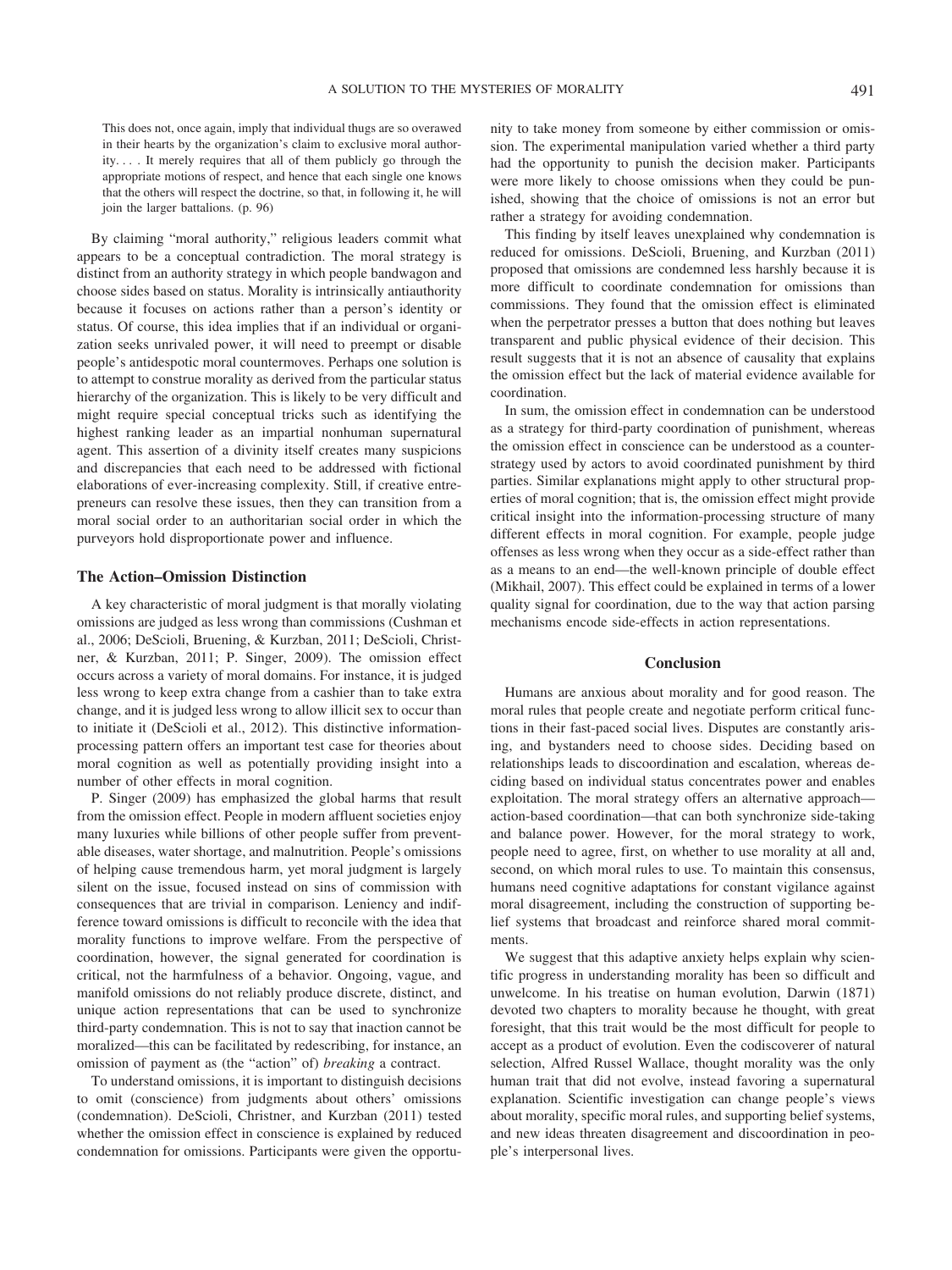However, in the modern world scientific knowledge of morality is crucial. One reason is that moral condemnation can be extremely destructive. Moral judgment is designed for bystander coordination rather than promoting welfare and can therefore cause great harm both interpersonally and on a global scale. Prominent examples include honor killings of women (Appiah, 2010; United Nations, 2000), violence against homosexual people (Sarhan & Burke, 2009), mass imprisonment of drug users (Global Commission on Drug Policy, 2011; Marlatt, 1996), and failure to reduce HIV transmission by denying health services to sex workers (Rekart, 2005). A second reason is what morality obscures from view—people's omissions that result in tremendous harm. As P. Singer (2009) has emphasized, people's omissions leave billions of people without food, water, and medicine.

We can better understand moral cognition by applying the theory of evolution by natural selection (Darwin, 1871; Dawkins, 1976; Williams, 1966), computational theory of mind (Chomsky, 1957; Marr, 1982; Minsky, 1985; Pinker, 1997), and the evolutionary biology of strategy (Maynard Smith, 1982). Together, these foundations allow us to approach morality as an evolved, computational system that performs strategic functions.

We propose that moral condemnation is caused by an evolved suite of computational devices that are designed to implement a dynamic coordination strategy for choosing sides in other people's conflicts. Moral cognition takes action representations derived from conflict events as a primary input, using these actions as a source of public signals for bystander coordination. Observed actions are compared to a set of moral wrongs in which moralized actions are stored, revised, retrieved, and assigned magnitudes. The coordination rule is to choose sides against the disputant who has chosen the action with the greatest wrongness magnitude. This rule allows bystanders to synchronize side-taking while dynamically changing which individuals they support, thereby avoiding concentrating power in a few individuals.

It is difficult to overstate the power of the selective forces created by adaptations for condemnation. In this newly moral world, an otherwise powerful and well-connected individual could at any moment be seized upon and stoned to death by a crowd of angry moralists (see also Boehm, 1999). Few natural predators could be more dangerous and deadly than a moral mob composed of not only enemies but also family and friends. This lethal threat would select for adaptations designed to keep individuals on the right side of Kantian coordination rules. Through natural selection, humans became equipped with an increasingly sophisticated moral conscience for steering clear of moral mobs. These cognitive mechanisms would prospectively compare the individual's potential actions against the set of moral wrongs in order to avoid actions that could trigger coordinated condemnation by third parties.

The existence of action-based condemnation and conscience sets up a secondary strategic game in which individuals try to influence the set of moral rules to serve their interests. Rawlsian moral rules are favored by most people and hence are the most stable and universal. Strategic moral rules are favored by special interest groups, and they fluctuate within and between cultures as opposed groups struggle for control. Other moral rules can spread and persist due to the competitive advantages they provide to groups or because their social transmission is enhanced by the arousal of emotions such as disgust. The potency of all of these

epidemiological processes derives from the fact that a dynamic coordination function does not critically depend on the content of moral rules (unlike other functions such as altruism), creating the potential for moral variability, secondary processes that shape this variability, and strong motivations to suppress other people's moral dissensions to establish a self-serving consensus.

The dynamic coordination theory can account for many features of moral cognition that are left unexplained by previous theories. The theory depicts moral cognition as highly sophisticated in the computations that it performs and the strategies that it enacts, more so than is generally assumed by previous theories. The human mind is the most advanced computational control system in the universe, and moral cognition is one of its most critical processes, running in nearly all of our social interactions and many of our private reflections. We suggest that moral computations are as impressively engineered as cognitive mechanisms for language or vision. By continuing to apply the logic of reverse engineering, we can uncover the structure of moral thought, unlock its strategic design, and solve the mysteries of morality.

#### **References**

- Alexander, R. A. (1987). *The biology of moral systems.* New York, NY: Aldine de Gruyter.
- Alicke, M. D. (1992). Culpable causation. *Journal of Personality and Social Psychology, 63,* 368–378. [doi:10.1037/0022-3514.63.3.368](http://dx.doi.org/10.1037/0022-3514.63.3.368)
- Appiah, K. A. (2010). *The honor code: How moral revolutions happen.* New York, NY: Norton.
- Arnott, G., & Elwood, R. W. (2009). Assessment of fighting ability in animal contests. *Animal Behaviour, 77,* 991–1004. [doi:10.1016/](http://dx.doi.org/10.1016/j.anbehav.2009.02.010) [j.anbehav.2009.02.010](http://dx.doi.org/10.1016/j.anbehav.2009.02.010)
- Aumann, R. J. (1974). Subjectivity and correlation in randomized strategies. *Journal of Mathematical Economics, 1,* 67–96. [doi:10.1016/0304-](http://dx.doi.org/10.1016/0304-4068%2874%2990037-8) [4068\(74\)90037-8](http://dx.doi.org/10.1016/0304-4068%2874%2990037-8)
- Aumann, R. J. (1976). Agreeing to disagree. *Annals of Statistics, 4,* 1236–1239. [doi:10.1214/aos/1176343654](http://dx.doi.org/10.1214/aos/1176343654)
- Baldwin, D. A., & Baird, J. A. (2001). Discerning intentions in dynamic human action. *Trends in Cognitive Sciences, 5,* 171–178. [doi:10.1016/](http://dx.doi.org/10.1016/S1364-6613%2800%2901615-6) [S1364-6613\(00\)01615-6](http://dx.doi.org/10.1016/S1364-6613%2800%2901615-6)
- Barclay, P. (2006). Reputational benefits for altruistic punishment. *Evolution and Human Behavior, 27,* 325–344. [doi:10.1016/j.evolhumbehav](http://dx.doi.org/10.1016/j.evolhumbehav.2006.01.003) [.2006.01.003](http://dx.doi.org/10.1016/j.evolhumbehav.2006.01.003)
- Baron, J., & Ritov, I. (2009). The role of probability of detection in judgments of punishment. *Journal of Legal Analysis, 1,* 553–590. [doi:](http://dx.doi.org/10.1093/jla/1.2.553) [10.1093/jla/1.2.553](http://dx.doi.org/10.1093/jla/1.2.553)
- Bentham, J. (1952). A defence of usury. In W. Stark (Ed.), *Jeremy Bentham's economic writings.* London, England: Allen & Unwin. (Original work published 1787)
- Bernhard, H., Fischbacher, U., & Fehr, E. (2006). Parochial altruism in humans. *Nature, 442,* 912–915. [doi:10.1038/nature04981](http://dx.doi.org/10.1038/nature04981)
- Binmore, K. (2005). *Natural justice.* New York, NY: Oxford University Press. [doi:10.1093/acprof:oso/9780195178111.001.0001](http://dx.doi.org/10.1093/acprof:oso/9780195178111.001.0001)
- Binmore, K. (2007). The origins of fair play. In P. J. Marshall (Ed.), *Proceedings of the British Academy* (Vol. 151, pp. 151–193). Oxford, England: Oxford University Press. [doi:10.5871/bacad/](http://dx.doi.org/10.5871/bacad/9780197264249.003.0006) [9780197264249.003.0006](http://dx.doi.org/10.5871/bacad/9780197264249.003.0006)
- Binmore, K., & Samuelson, L. (1994). An economist's perspective on the evolution of norms. *Journal of Institutional and Theoretical Economics, 150,* 45–63.
- Black, D. (1998). *The social structure of right and wrong.* New York, NY: Academic Press.
- Boehm, C. (1999). *Hierarchy in the forest: The evolution of egalitarian behavior.* Cambridge, MA: Harvard University Press.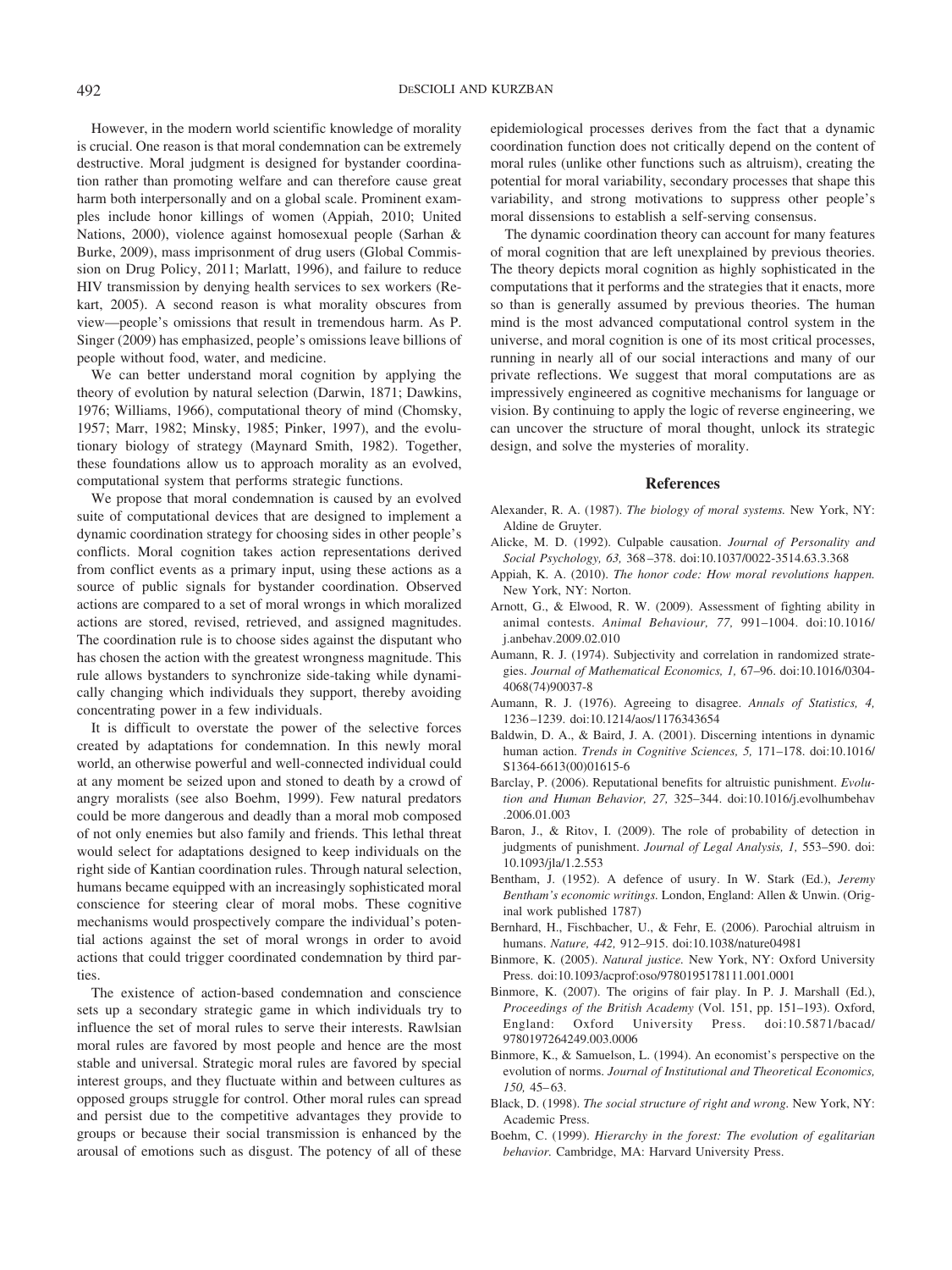- Boyd, R., Gintis, H., Bowles, S., & Richerson, P. J. (2003). The evolution of altruistic punishment. *Proceedings of the National Academy of Sciences of the United of America, 100,* 3531–3535. [doi:10.1073/](http://dx.doi.org/10.1073/pnas.0630443100) [pnas.0630443100](http://dx.doi.org/10.1073/pnas.0630443100)
- Boyd, R., & Richerson, P. J. (1985). *Culture and the evolutionary process.* Chicago, IL: University of Chicago Press.
- Boyd, R., & Richerson, P. J. (1992). Punishment allows the evolution of cooperation (or anything else) in sizable groups. *Ethology and Sociobiology, 13,* 171–195. [doi:10.1016/0162-3095\(92\)90032-Y](http://dx.doi.org/10.1016/0162-3095%2892%2990032-Y)
- Boyd, R., & Richerson, P. J. (2005). *The origin and evolution of cultures.* New York, NY: Oxford University Press.
- Burnstein, E., Crandall, C., & Kitayama, S. (1994). Some neo-Darwinian decision rules for altruism: Weighing cues for inclusive fitness as a function of the biological importance of the decision. *Journal of Personality and Social Psychology, 67,* 773–789. [doi:10.1037/0022-](http://dx.doi.org/10.1037/0022-3514.67.5.773) [3514.67.5.773](http://dx.doi.org/10.1037/0022-3514.67.5.773)
- Buss, D. M. (2006). Strategies of human mating. *Psychological Topics, 15,* 239–260.
- Carlsmith, K. M., Darley, J. M., & Robinson, P. H. (2002). Why do we punish? Deterrence and just deserts as motives for punishment. *Journal of Personality and Social Psychology, 83,* 284–299. [doi:10.1037/0022-](http://dx.doi.org/10.1037/0022-3514.83.2.284) [3514.83.2.284](http://dx.doi.org/10.1037/0022-3514.83.2.284)
- Chapais, B., Girard, M., & Primi, G. (1991). Non-kin alliances, and the stability of matrilineal dominance relations in Japanese macaques. *Animal Behaviour, 41,* 481–491. [doi:10.1016/S0003-3472\(05\)80851-6](http://dx.doi.org/10.1016/S0003-3472%2805%2980851-6)
- Chaux, E. (2005). Role of third parties in conflicts among Colombian children and early adolescents. *Aggressive Behavior, 31,* 40–55. [doi:](http://dx.doi.org/10.1002/ab.20031) [10.1002/ab.20031](http://dx.doi.org/10.1002/ab.20031)
- Cheney, D., & Seyfarth, R. (1990). *How monkeys see the world.* Chicago, IL: University of Chicago Press.
- Cheney, D., & Seyfarth, R. M. (2007). *Baboon metaphysics: The evolution of a social mind.* Chicago, IL: University of Chicago Press.
- Chomsky, N. (1957). *Syntactic structures.* The Hague, the Netherlands: Mouton.
- Chudek, M., & Henrich, J. (2011). Culture–gene coevolution, norm– psychology and the emergence of human prosociality. *Trends in Cognitive Sciences, 15,* 218–226. [doi:10.1016/j.tics.2011.03.003](http://dx.doi.org/10.1016/j.tics.2011.03.003)
- Chwe, M. S.-Y. (2001). *Rational ritual: Culture, coordination, and common knowledge.* Princeton, NJ: Princeton University Press.
- Cinyabuguma, M., Page, T., & Putterman, L. (2006). Can second-order punishment deter perverse punishment? *Experimental Economics, 9,* 265–279. [doi:10.1007/s10683-006-9127-z](http://dx.doi.org/10.1007/s10683-006-9127-z)
- Connor, R. C. (2007). Dolphin social intelligence: Complex alliance relationships in bottlenose dolphins and a consideration of selective environments for extreme brain size evolution in mammals. *Philosophical Transactions of the Royal Society B: Biological Sciences, 362,* 587–602. [doi:10.1098/rstb.2006.1997](http://dx.doi.org/10.1098/rstb.2006.1997)
- Cooney, M. (1998). *Warriors and peacemakers: How third parties shape violence.* New York: New York University Press.
- Cooney, M. (2003). The privatization of violence. *Criminology, 41,* 1377– 1406. [doi:10.1111/j.1745-9125.2003.tb01023.x](http://dx.doi.org/10.1111/j.1745-9125.2003.tb01023.x)
- Cushman, F. A., Young, L., & Hauser, M. D. (2006). The role of reasoning and intuition in moral judgments: Testing three principles of harm. *Psychological Science, 17,* 1082–1089. [doi:10.1111/j.1467-9280](http://dx.doi.org/10.1111/j.1467-9280.2006.01834.x) [.2006.01834.x](http://dx.doi.org/10.1111/j.1467-9280.2006.01834.x)
- Daly, M., & Wilson, M. (1988). *Homicide.* New York, NY: Aldine de Gruyter.
- Darley, J. M., & Shultz, T. R. (1990). Moral rules: Their content and acquisition. *Annual Review of Psychology, 41,* 525–556. [doi:10.1146/](http://dx.doi.org/10.1146/annurev.ps.41.020190.002521) [annurev.ps.41.020190.002521](http://dx.doi.org/10.1146/annurev.ps.41.020190.002521)
- Darwin, C. (1871). *Descent of man, and selection in relation to sex.* New York, NY: Appleton.
- Dawkins, R. (1976). *The selfish gene.* Oxford, England: Oxford University Press.
- Denant-Boemont, L., Masclet, D., & Noussair, C. N. (2007). Punishment, counterpunishment and sanction enforcement in a social dilemma experiment. *Economic Theory, 33,* 145–167. [doi:10.1007/s00199-007-](http://dx.doi.org/10.1007/s00199-007-0212-0) [0212-0](http://dx.doi.org/10.1007/s00199-007-0212-0)
- DeScioli, P. (2008). *Investigations into the problems of moral cognition* (Unpublished doctoral dissertation). University of Pennsylvania, Philadelphia, PA.
- DeScioli, P., Asao, K., & Kurzban, R. (2012). *Omissions and byproducts across moral domains.* Manuscript in preparation.
- DeScioli, P., Bruening, R., & Kurzban, R. (2011). The omission effect in moral cognition: Toward a functional explanation. *Evolution and Human Behavior, 32,* 204–215. [doi:10.1016/j.evolhumbehav.2011.01.003](http://dx.doi.org/10.1016/j.evolhumbehav.2011.01.003)
- DeScioli, P., Christner, J., & Kurzban, R. (2011). The omission strategy. *Psychological Science, 22,* 442–446. [doi:10.1177/0956797611400616](http://dx.doi.org/10.1177/0956797611400616)
- DeScioli, P., Gilbert, S., & Kurzban, R. (2012). Indelible victims and persistent punishers in moral cognition. *Psychological Inquiry, 23,* 143– 149.
- DeScioli, P., & Kimbrough, E. (2012). *Alliance formation and the structure of conflict.* Manuscript in preparation.
- DeScioli, P., & Kurzban, R. (2009a). The alliance hypothesis for human friendship. *PLoS ONE, 4,* e5802. [doi:10.1371/journal.pone.0005802](http://dx.doi.org/10.1371/journal.pone.0005802)
- DeScioli, P., & Kurzban, R. (2009b). Mysteries of morality. *Cognition, 112,* 281–299. [doi:10.1016/j.cognition.2009.05.008](http://dx.doi.org/10.1016/j.cognition.2009.05.008)
- DeScioli, P., Kurzban, R., Koch, E. N., & Liben-Nowell, D. (2011). Best friends: Alliances, friend ranking, and the MySpace social network. *Perspectives on Psychological Science, 6,* 6–8. [doi:10.1177/](http://dx.doi.org/10.1177/1745691610393979) [1745691610393979](http://dx.doi.org/10.1177/1745691610393979)
- de Waal, F. B. M. (1982). *Chimpanzee politics: Power and sex among apes.* Baltimore, MD: Johns Hopkins University Press.
- de Waal, F. B. M. (1996). *Good natured: The origins of right and wrong in humans and other animals.* Cambridge, MA: Harvard University Press.
- Dreber, A., Rand, D. G., Fudenberg, D., & Nowak, M. A. (2008). Winners don't punish. *Nature, 452,* 348–351. [doi:10.1038/nature06723](http://dx.doi.org/10.1038/nature06723)
- Dunbar, R. (2004). Gossip in evolutionary perspective. *Review of General Psychology, 8,* 100–110. [doi:10.1037/1089-2680.8.2.100](http://dx.doi.org/10.1037/1089-2680.8.2.100)
- Eidelberg, S. (1979). Trial by ordeal in medieval Jewish history: Laws, customs and attitudes. *Proceedings of the American Academy for Jewish Research, 46/47,* 105–120. [doi:10.2307/3622459](http://dx.doi.org/10.2307/3622459)
- Engh, A. L., Siebert, E. R., Greenberg, D. A., & Holekamp, K. E. (2005). Patterns of alliance formation and post-conflict aggression indicate spotted hyenas recognize third party relationships. *Animal Behaviour, 69,* 209–217. [doi:10.1016/j.anbehav.2004.04.013](http://dx.doi.org/10.1016/j.anbehav.2004.04.013)
- Eskine, K. J., Kacinik, N. A., & Prinz, J. J. (2011). A bad taste in the mouth: Gustatory disgust influences moral judgment. *Psychological Science, 22,* 295–299. [doi:10.1177/0956797611398497](http://dx.doi.org/10.1177/0956797611398497)
- Fessler, D. M. T., Arguello, A. P., Mekdara, J. M., & Macias, R. (2003). Disgust sensitivity and meat consumption: A test of an emotivist account of moral vegetarianism. *Appetite, 41,* 31–41. [doi:10.1016/S0195-](http://dx.doi.org/10.1016/S0195-6663%2803%2900037-0) [6663\(03\)00037-0](http://dx.doi.org/10.1016/S0195-6663%2803%2900037-0)
- Fessler, D. M. T., & Navarrete, C. D. (2003). Meat is good to taboo: Dietary proscriptions as a product of the interaction of psychological mechanisms and social processes. *Journal of Cognition and Culture, 3,* 1–40. [doi:10.1163/156853703321598563](http://dx.doi.org/10.1163/156853703321598563)
- Gardner, A., & West, S. A. (2004). Cooperation and punishment, especially in humans. *American Naturalist, 164,* 753–764. [doi:10.1086/](http://dx.doi.org/10.1086/425623) [425623](http://dx.doi.org/10.1086/425623)
- Gaulin, S. J. C., McBurney, D. H., & Brakeman-Wartell, S. L. (1997). Matrilateral biases in the investment of aunts and uncles: A consequence and measure of paternity uncertainty. *Human Nature, 8,* 139–151. [doi:10.1007/s12110-997-1008-4](http://dx.doi.org/10.1007/s12110-997-1008-4)
- Gellner, E. (1988). *Plough, sword and book: The structure of human history.* Chicago, IL: University of Chicago Press.
- Gigerenzer, G. (2010). Moral satisficing: Rethinking moral behavior as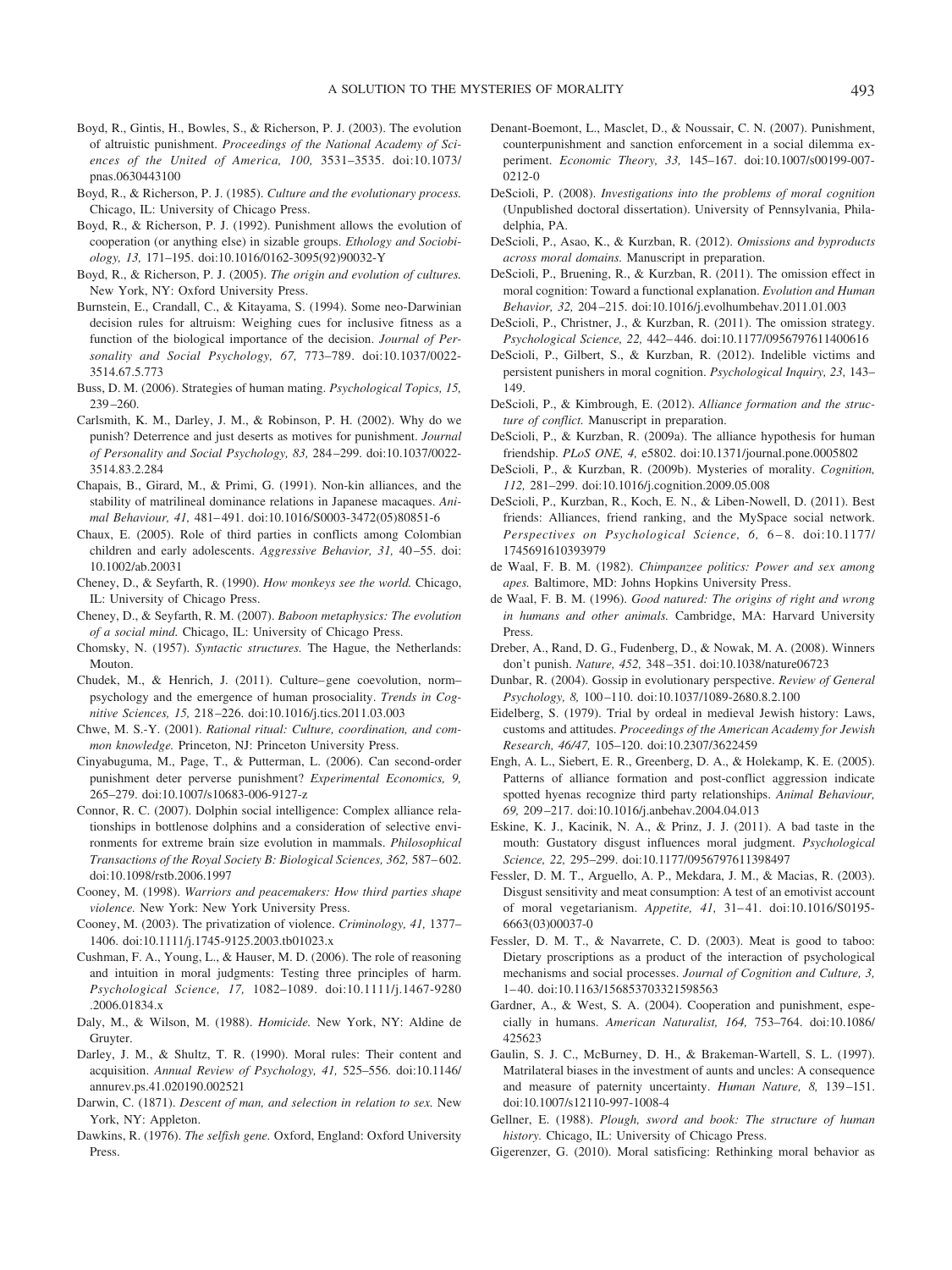bounded rationality. *Topics in Cognitive Science, 2,* 528–554. [doi:](http://dx.doi.org/10.1111/j.1756-8765.2010.01094.x) [10.1111/j.1756-8765.2010.01094.x](http://dx.doi.org/10.1111/j.1756-8765.2010.01094.x)

- Gintis, H., Smith, A. E., & Bowles, S. (2001). Costly signaling and cooperation. *Journal of Theoretical Biology, 213,* 103–119. [doi:10.1006/](http://dx.doi.org/10.1006/jtbi.2001.2406) [jtbi.2001.2406](http://dx.doi.org/10.1006/jtbi.2001.2406)
- Global Commission on Drug Policy. (2011). *War on drugs: Report of the Global Commission on Drug Policy.* New York, NY: Open Society Institute.
- Goodwin, G. P., & Darley, J. M. (2008). The psychology of meta-ethics: Exploring objectivism. *Cognition, 106,* 1339–1366. [doi:10.1016/](http://dx.doi.org/10.1016/j.cognition.2007.06.007) [j.cognition.2007.06.007](http://dx.doi.org/10.1016/j.cognition.2007.06.007)
- Gray, K., & Wegner, D. M. (2009). Moral typecasting: Divergent perceptions of moral agents and moral patients. *Journal of Personality and Social Psychology, 96,* 505–520. [doi:10.1037/a0013748](http://dx.doi.org/10.1037/a0013748)
- Gray, K., Young, L., & Waytz, A. (2012). Mind perception is the essence of morality. *Psychological Inquiry, 23,* 101–124.
- Greene, J. D. (2008). The secret joke of Kant's soul. In W. Sinnott-Armstrong (Ed.), *Moral psychology* (Vol. 3, pp. 35–79). Cambridge, MA: MIT Press.
- Gutierrez, R., & Giner-Sorolla, R. (2007). Anger, disgust, and presumption of harm as reactions to taboo-breaking behaviors. *Emotion, 7,* 853–868. [doi:10.1037/1528-3542.7.4.853](http://dx.doi.org/10.1037/1528-3542.7.4.853)
- Haidt, J. (2001). The emotional dog and its rational tail: A social intuitionist approach to moral judgment. *Psychological Review, 108,* 814–834. [doi:10.1037/0033-295X.108.4.814](http://dx.doi.org/10.1037/0033-295X.108.4.814)
- Haidt, J. (2007). The new synthesis in moral psychology. *Science, 316,* 998–1002. [doi:10.1126/science.1137651](http://dx.doi.org/10.1126/science.1137651)
- Haidt, J., & Graham, J. (2007). When morality opposes justice: Conservatives have moral intuitions that liberals may not recognize. *Social Justice Research, 20,* 98–116. [doi:10.1007/s11211-007-0034-z](http://dx.doi.org/10.1007/s11211-007-0034-z)
- Haidt, J., & Hersh, M. A. (2001). Sexual morality: The cultures and emotions of conservatives and liberals. *Journal of Applied Social Psychology, 31,* 191–221. [doi:10.1111/j.1559-1816.2001.tb02489.x](http://dx.doi.org/10.1111/j.1559-1816.2001.tb02489.x)
- Haidt, J., & Joseph, C. (2004). Intuitive ethics: How innately prepared intuitions generate culturally variable virtues. *Daedalus, 133,* 55–66. [doi:10.1162/0011526042365555](http://dx.doi.org/10.1162/0011526042365555)
- Haidt, J., & Joseph, C. (2008). The moral mind: How five sets of innate intuitions guide the development of many culture-specific virtues, and perhaps even modules. In P. Carruthers, S. Laurence, & S. Stich (Eds.), *The innate mind: Vol. 3. Foundations and the future* (pp. 367–392). New York, NY: Oxford University Press. [doi:10.1093/acprof:oso/](http://dx.doi.org/10.1093/acprof:oso/9780195332834.003.0019) [9780195332834.003.0019](http://dx.doi.org/10.1093/acprof:oso/9780195332834.003.0019)
- Haidt, J., Koller, S. H., & Dias, M. G. (1993). Affect, culture, and morality, or is it wrong to eat your dog? *Journal of Personality and Social Psychology, 65,* 613–628. [doi:10.1037/0022-3514.65.4.613](http://dx.doi.org/10.1037/0022-3514.65.4.613)
- Haidt, J., Rosenberg, E., & Hom, H. (2003). Differentiating diversities: Moral diversity is not like other kinds. *Journal of Applied Social Psychology, 33,* 1–36. [doi:10.1111/j.1559-1816.2003.tb02071.x](http://dx.doi.org/10.1111/j.1559-1816.2003.tb02071.x)
- Hamilton, W. D. (1964). The genetic evolution of social behaviour. I. *Journal of Theoretical Biology, 7,* 1–16. [doi:10.1016/0022-](http://dx.doi.org/10.1016/0022-5193%2864%2990038-4) [5193\(64\)90038-4](http://dx.doi.org/10.1016/0022-5193%2864%2990038-4)
- Harcourt, A. H. (1992). Coalitions and alliances: Are primates more complex than non-primates? In A. H. Harcourt & F. B. M. de Waal (Eds.), *Coalitions and alliances in humans and other animals* (pp. 445–471). New York, NY: Oxford University Press.
- Harcourt, A. H., & de Waal, F. B. M. (Eds.). (1992). *Coalitions and alliances in humans and other animals.* New York, NY: Oxford University Press.
- Hauser, M. D. (2006). *Moral minds.* New York, NY: HarperCollins.
- Hayek, F. (1944). *The road to serfdom.* Chicago, IL: University of Chicago Press.
- Henrich, J., & Boyd, R. (2001). Why people punish defectors: Weak conformist transmission can stabilize costly enforcement of norms in

cooperative dilemmas. *Journal of Theoretical Biology, 208,* 79–89. [doi:10.1006/jtbi.2000.2202](http://dx.doi.org/10.1006/jtbi.2000.2202)

Herrmann, B., Thoni, C., & Gachter, S. (2008). Antisocial punishment across societies. *Science, 319,* 1362–1367. [doi:10.1126/science.1153808](http://dx.doi.org/10.1126/science.1153808)

- Joyce, R. (2006). *The evolution of morality.* Cambridge, MA: MIT Press. Kadri, S. (2005). *The trial: A history, from Socrates to O. J. Simpson.* New York, NY: Random House.
- Kahneman, D., & Frederick, S. (2002). Representativeness revisited: Attribute substitution in intuitive judgment. In T. Gilovich, D. Griffin, & D. Kahneman (Eds.), *Heuristics of intuitive judgment: Extensions and applications* (pp. 49–81). New York, NY: Cambridge University Press.
- Kant, I. (1993). *Grounding for the metaphysics of morals* (J. W. Ellington, Trans.). Indianapolis, IN: Hackett. (Original work published 1785)
- Killen, M. (2007). Children's social and moral reasoning about exclusion. *Current Directions in Psychological Science, 16,* 32–36. [doi:10.1111/](http://dx.doi.org/10.1111/j.1467-8721.2007.00470.x) [j.1467-8721.2007.00470.x](http://dx.doi.org/10.1111/j.1467-8721.2007.00470.x)
- Kinzler, K. D., Dupoux, E., & Spelke, E. S. (2007). The native language of social cognition. *Proceedings of the National Academy of Sciences of the United States of America, 104,* 12577–12580. [doi:10.1073/](http://dx.doi.org/10.1073/pnas.0705345104) [pnas.0705345104](http://dx.doi.org/10.1073/pnas.0705345104)
- Knobe, J. (2005). Theory of mind and moral cognition: Exploring the connections. *Trends in Cognitive Sciences, 9,* 357–359. [doi:10.1016/](http://dx.doi.org/10.1016/j.tics.2005.06.011) [j.tics.2005.06.011](http://dx.doi.org/10.1016/j.tics.2005.06.011)
- Krebs, J. R., & Davies, N. B. (1993). *An introduction to behavioral ecology* (3rd ed.). Oxford, England: Blackwell.
- Kurby, C. A., & Zacks, J. M. (2008). Segmentation in the perception and memory of events. *Trends in Cognitive Sciences, 12,* 72–79. [doi:](http://dx.doi.org/10.1016/j.tics.2007.11.004) [10.1016/j.tics.2007.11.004](http://dx.doi.org/10.1016/j.tics.2007.11.004)
- Kurzban, R. (2010). *Why everyone (else) is a hypocrite: Evolution and the modular mind.* Princeton, NJ: Princeton University Press.
- Kurzban, R., & DeScioli, P. (2009). *Adaptationist punishment in humans.* [http://papers.ssrn.com/sol3/papers.cfm?abstract\\_id](http://papers.ssrn.com/sol3/papers.cfm?abstract_id=1368784##)=1368784##
- Kurzban, R., DeScioli, P., & Fein, D. (2012). Hamilton vs. Kant: Pitting adaptations for altruism against adaptations for moral judgment. *Evolution and Human Behavior.* Advance online publication. [doi:10.1016/](http://dx.doi.org/10.1016/j.evolhumbehav.2011.11.002) [j.evolhumbehav.2011.11.002](http://dx.doi.org/10.1016/j.evolhumbehav.2011.11.002)
- Kurzban, R., DeScioli, P., & O'Brien, E. (2007). Audience effects on moralistic punishment. *Evolution and Human Behavior, 28,* 75–84. [doi:10.1016/j.evolhumbehav.2006.06.001](http://dx.doi.org/10.1016/j.evolhumbehav.2006.06.001)
- Kurzban, R., Dukes, A., & Weeden, J. (2010). Sex, drugs and moral goals: Reproductive strategies and views about recreational drugs. *Proceedings of the Royal Society B: Biological Sciences, 277,* 3501–3508. [doi:](http://dx.doi.org/10.1098/rspb.2010.0608) [10.1098/rspb.2010.0608](http://dx.doi.org/10.1098/rspb.2010.0608)
- Kurzban, R., & Leary, M. R. (2001). Evolutionary origins of stigmatization: The functions of social exclusion. *Psychological Bulletin, 127,* 187–208. [doi:10.1037/0033-2909.127.2.187](http://dx.doi.org/10.1037/0033-2909.127.2.187)
- Kurzban, R., Tooby, J., & Cosmides, L. (2001). Can race be erased? Coalitional computation and social categorization. *Proceedings of the National Academy of Sciences of the United States of America, 98,* 15387–15392. [doi:10.1073/pnas.251541498](http://dx.doi.org/10.1073/pnas.251541498)
- Levy, L. W. (1993). *Blasphemy: Verbal offense against the sacred, from Moses to Salman Rushdie.* New York, NY: Knopf.
- Lieberman, D., & Linke, L. (2007). The effect of social category on third party punishment. *Evolutionary Psychology, 5,* 289–305.
- Lieberman, D., Tooby, J., & Cosmides, L. (2003). Does morality have a biological basis? An empirical test of the factors governing moral sentiments relating to incest. *Proceedings of the Royal Society B: Biological Sciences, 270,* 819–826. [doi:10.1098/rspb.2002.2290](http://dx.doi.org/10.1098/rspb.2002.2290)
- Lieberman, D., Tooby, J., & Cosmides, L. (2007). The architecture of human kin detection. *Nature, 445,* 727–731. [doi:10.1038/nature05510](http://dx.doi.org/10.1038/nature05510)
- Lieberman, D., & Lobel, T. (2012). Kinship on the kibbutz: Coresidence duration predicts altruism, personal sexual aversions and moral attitudes among communally reared peers. *Evolution and Human Behavior, 33,* 26–34. [doi:10.1016/j.evolhumbehav.2011.05.002](http://dx.doi.org/10.1016/j.evolhumbehav.2011.05.002)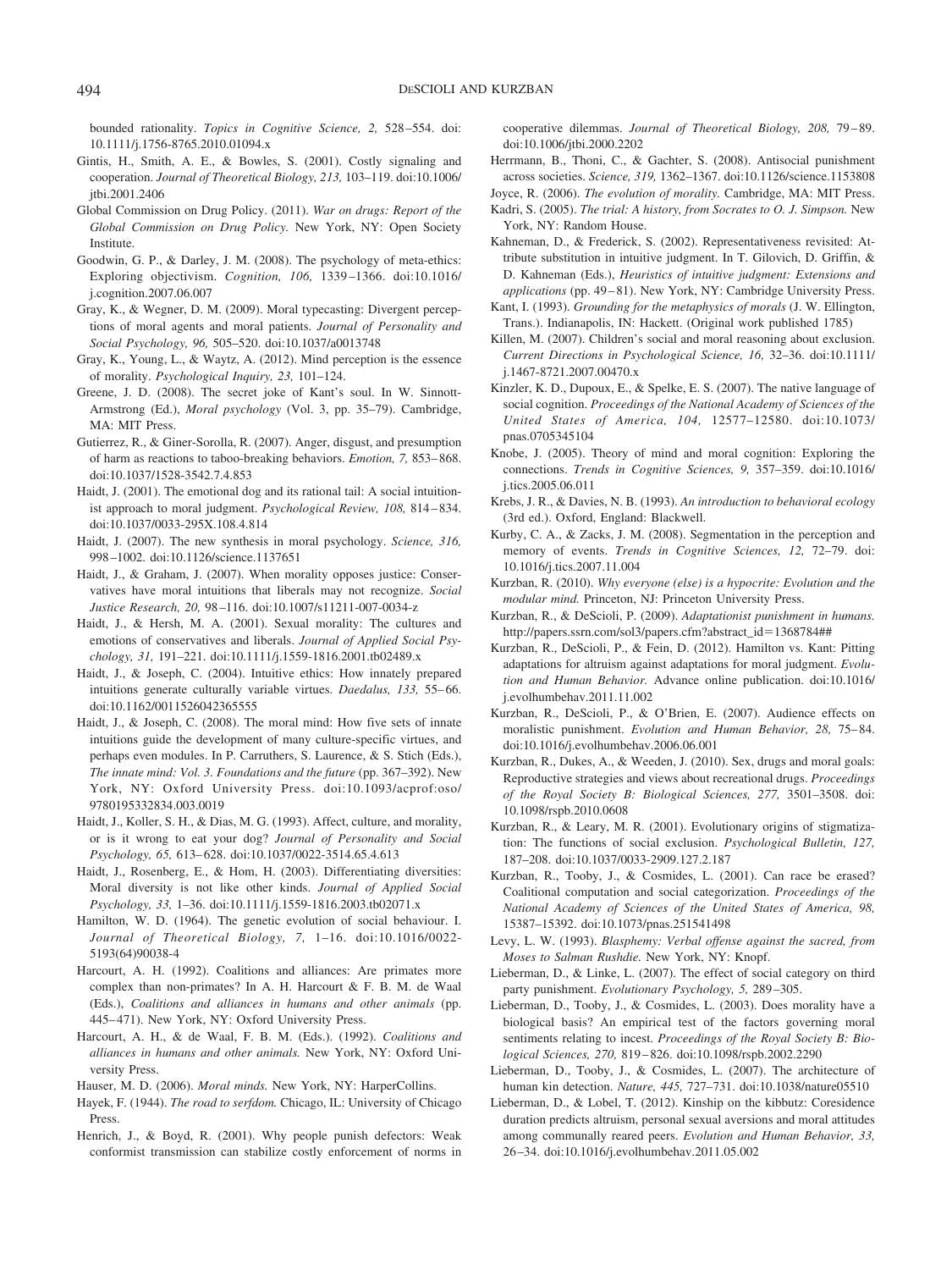Marlatt, G. A. (1996). Harm reduction: Come as you are. *Addictive Behaviors, 21,* 779–788. [doi:10.1016/0306-4603\(96\)00042-1](http://dx.doi.org/10.1016/0306-4603%2896%2900042-1)

- Maynard Smith, J. (1982). *Evolution and the theory of games.* Cambridge, England: Cambridge University Press.
- McCullough, M. E., Kurzban, R., & Tabak, B. A. (2010). Evolved mechanisms for revenge and forgiveness. In P. R. Shaver & M. Mikulincer (Eds.), *Human aggression and violence: Causes, manifestations, and consequences* (pp. 221–239). Washington, DC: American Psychological Association. [doi:10.1037/12346-012](http://dx.doi.org/10.1037/12346-012)
- McCullough, M. E., Kurzban, R., & Tabak, B. A. (in press). The evolution of revenge and forgiveness. *Behavioral and Brain Sciences.*
- McWilliams, S. A. (1996). Accepting the invitational. In B. M. Walker, J. Costigan, L. L. Viney, & B. Warren (Eds.), *Personal construct theory: A psychology for the future* (pp. 57–78). Melbourne, Australia: Australian Psychological Society.
- Mercier, H., & Sperber, D. (2011). Why do humans reason? Arguments for an argumentative theory. *Behavioral and Brain Sciences, 34,* 57–74. [doi:10.1017/S0140525X10000968](http://dx.doi.org/10.1017/S0140525X10000968)
- Mikhail, J. (2007). Universal moral grammar: Theory, evidence and the future. *Trends in Cognitive Sciences, 11,* 143–152. [doi:10.1016/](http://dx.doi.org/10.1016/j.tics.2006.12.007) [j.tics.2006.12.007](http://dx.doi.org/10.1016/j.tics.2006.12.007)
- Minsky, M. L. (1985). *The society of mind.* New York, NY: Simon & Schuster.
- Mivart, S. G. (1871). *On the genesis of species.* London, England: Macmillan.
- Mock, D. W. (2004). *More than kin and less than kind: The evolution of family conflict.* Cambridge, MA: Oxford University Press.
- Newton-Fisher, N. E. (2002). Relationships of male chimpanzees in the Budongo Forest, Uganda. In C. Boesch, G. Hohmann, & L. F. Marchant (Eds.), *Behavioral diversity in chimpanzees and bonobos* (pp. 125–137). Cambridge, England: Cambridge University Press. [doi:10.1017/](http://dx.doi.org/10.1017/CBO9780511606397.013) [CBO9780511606397.013](http://dx.doi.org/10.1017/CBO9780511606397.013)
- Nichols, S. (2002). On the genealogy of norms: A case for the role of emotion in cultural evolution. *Philosophy of Science, 69,* 234–255. [doi:10.1086/341051](http://dx.doi.org/10.1086/341051)
- Nozick, R. (1974). *Anarchy, state, and utopia.* New York, NY: Basic Books.
- Oaten, M., Stevenson, R. J., & Case, T. I. (2009). Disgust as a diseaseavoidance mechanism. *Psychological Bulletin, 135,* 303–321. [doi:](http://dx.doi.org/10.1037/a0014823) [10.1037/a0014823](http://dx.doi.org/10.1037/a0014823)
- Parker, G. A. (1974). Assessment strategy and the evolution of fighting behaviour. *Journal of Theoretical Biology, 47,* 223–243. [doi:10.1016/](http://dx.doi.org/10.1016/0022-5193%2874%2990111-8) [0022-5193\(74\)90111-8](http://dx.doi.org/10.1016/0022-5193%2874%2990111-8)
- Pascalis, O., de Haan, M., & Nelson, C. A. (2002). Is face processing species-specific during the first year of life? *Science, 296,* 1321–1323. [doi:10.1126/science.1070223](http://dx.doi.org/10.1126/science.1070223)
- Phillips, S., & Cooney, M. (2005). Aiding peace, abetting violence: Third parties and the management of conflict. *American Sociological Review, 70,* 334–354. [doi:10.1177/000312240507000207](http://dx.doi.org/10.1177/000312240507000207)
- Piazza, J., & Bering, J. M. (2008). The effects of perceived anonymity on altruistic punishment. *Evolutionary Psychology, 6,* 487–501.
- Pinker, S. (1997). *How the mind works.* New York, NY: Norton.
- Pinker, S. (2007). *The stuff of thought: Language as a window onto human nature.* New York, NY: Viking Press.
- Posada, R., & Wainryb, C. (2008). Moral development in a violent society: Colombian children's judgments in the context of survival and revenge. *Child Development, 79,* 882–898. [doi:10.1111/j.1467-8624.2008](http://dx.doi.org/10.1111/j.1467-8624.2008.01165.x) [.01165.x](http://dx.doi.org/10.1111/j.1467-8624.2008.01165.x)
- Rawls, J. (1971). *A theory of justice.* Cambridge, MA: Harvard University Press.
- Rekart, M. L. (2005). Sex-work harm reduction. *Lancet, 366,* 2123–2134. [doi:10.1016/S0140-6736\(05\)67732-X](http://dx.doi.org/10.1016/S0140-6736%2805%2967732-X)
- Riddle, J. M. (1997). *Eve's herbs: A history of contraception and abortion in the West.* Cambridge, MA: Harvard University Press.
- Ridley, M. (1996). *The origins of virtue.* London, England: Viking.
- Robinson, P. H., & Kurzban, R. (2007). Concordance and conflict in intuitions of justice. *Minnesota Law Review, 91,* 1829–1907.
- Robinson, P. H., Kurzban, R., & Jones, O. D. (2007). The origins of shared intuitions of justice. *Vanderbilt Law Review, 60,* 1631–1688.
- Rosch, E., & Mervis, C. B. (1975). Family resemblances: Studies in the internal structure of categories. *Cognitive Psychology, 7,* 573–605. [doi:10.1016/0010-0285\(75\)90024-9](http://dx.doi.org/10.1016/0010-0285%2875%2990024-9)
- Ross, H. S., & Den Bak-Lammers, I. M. (1998). Consistency and change in children's tattling on their siblings: Children's perspectives on the moral rules and procedures of family life. *Social Development, 7,* 275– 300. [doi:10.1111/1467-9507.00068](http://dx.doi.org/10.1111/1467-9507.00068)
- Royzman, E. B., & Baron, J. (2002). The preference for indirect harm. *Social Justice Research, 15,* 165–184. [doi:10.1023/A:1019923923537](http://dx.doi.org/10.1023/A:1019923923537)
- Rozin, P. (1999). The process of moralization. *Psychological Science, 10,* 218–221. [doi:10.1111/1467-9280.00139](http://dx.doi.org/10.1111/1467-9280.00139)
- Rozin, P., Markwith, M., & Stoess, C. (1997). Moralization and becoming a vegetarian: The transformation of preferences into values and the recruitment of disgust. *Psychological Science, 8,* 67–73. [doi:10.1111/](http://dx.doi.org/10.1111/j.1467-9280.1997.tb00685.x) [j.1467-9280.1997.tb00685.x](http://dx.doi.org/10.1111/j.1467-9280.1997.tb00685.x)
- Sarhan, A., & Burke, J. (2009, September 13). How Islamist gangs use Internet to track, torture and kill Iraqi gays. *The Guardian.* Retrieved from [http://www.guardian.co.uk/world/2009/sep/13/iraq-gays](http://www.guardian.co.uk/world/2009/sep/13/iraq-gays-murdered-militias)[murdered-militias](http://www.guardian.co.uk/world/2009/sep/13/iraq-gays-murdered-militias)
- Schelling, T. C. (1960). *The strategy of conflict.* Cambridge, MA: Harvard University Press.
- Schnall, S., Haidt, J., Clore, G. L., & Jordan, A. H. (2008). Disgust as embodied moral judgment. *Personality and Social Psychology Bulletin, 34,* 1096–1109. [doi:10.1177/0146167208317771](http://dx.doi.org/10.1177/0146167208317771)
- Schülke, O., Bhagavatula, J., Vigilant, L., & Ostner, J. (2010). Social bonds enhance reproductive success in male macaques. *Current Biology, 20,* 2207–2210. [doi:10.1016/j.cub.2010.10.058](http://dx.doi.org/10.1016/j.cub.2010.10.058)
- Seyfarth, R. M., & Cheney, D. L. (2012). The evolutionary origins of friendship. *Annual Review of Psychology, 63,* 153–177. [doi:10.1146/](http://dx.doi.org/10.1146/annurev-psych-120710-100337) [annurev-psych-120710-100337](http://dx.doi.org/10.1146/annurev-psych-120710-100337)
- Shweder, R. A., Much, N. C., Mahapatra, M., & Park, L. (1997). The "Big Three" of morality (autonomy, community, and divinity), and the "Big Three" explanations of suffering. In A. M. Brandt & P. Rozin (Eds.), *Morality and health* (pp. 119–169). New York, NY: Routledge.
- Sigmund, K. (2007). Punish or perish? Retaliation and collaboration among humans. *Trends in Ecology and Evolution, 22,* 593–600.
- Silk, J. B., Alberts, S. C., & Altmann, J. (2004). Patterns of coalition formation by adult female baboons in Amboseli, Kenya. *Animal Behaviour, 67,* 573–582. [doi:10.1016/j.anbehav.2003.07.001](http://dx.doi.org/10.1016/j.anbehav.2003.07.001)
- Simoons, F. J. (1994). *Eat not this flesh: Food avoidances from prehistory to the present.* Madison: University of Wisconsin Press.
- Singer, P. (2009). *The life you can save: Acting now to end world poverty.* New York, NY: Random House.
- Singer, T., Seymour, B., O'Doherty, J. P., Stephan, K. E. Dolan, R. J., & Frith, C. D. (2006). Empathic neural responses are modulated by the perceived fairness of others. *Nature, 439,* 466–469. [doi:10.1038/](http://dx.doi.org/10.1038/nature04271) [nature04271](http://dx.doi.org/10.1038/nature04271)
- Smetana, J. G., & Braeges, J. L. (1990). The development of toddlers' moral and conventional judgments. *Merrill-Palmer Quarterly, 36,* 329– 346.
- Smetana, J. G., Schlagman, N., & Adams, P. W. (1993). Preschool children's judgments about hypothetical and actual transgressions. *Child Development, 64,* 202–214. [doi:10.2307/1131446](http://dx.doi.org/10.2307/1131446)
- Smith, A. (1776). *An inquiry into the nature and causes of the wealth of nations.* London, England: Strahan & Cadell.
- Smith, M. S., Kish, B. J., & Crawford, C. B. (1987). Inheritance of wealth

Marr, D. (1982). *Vision.* New York, NY: Freeman.